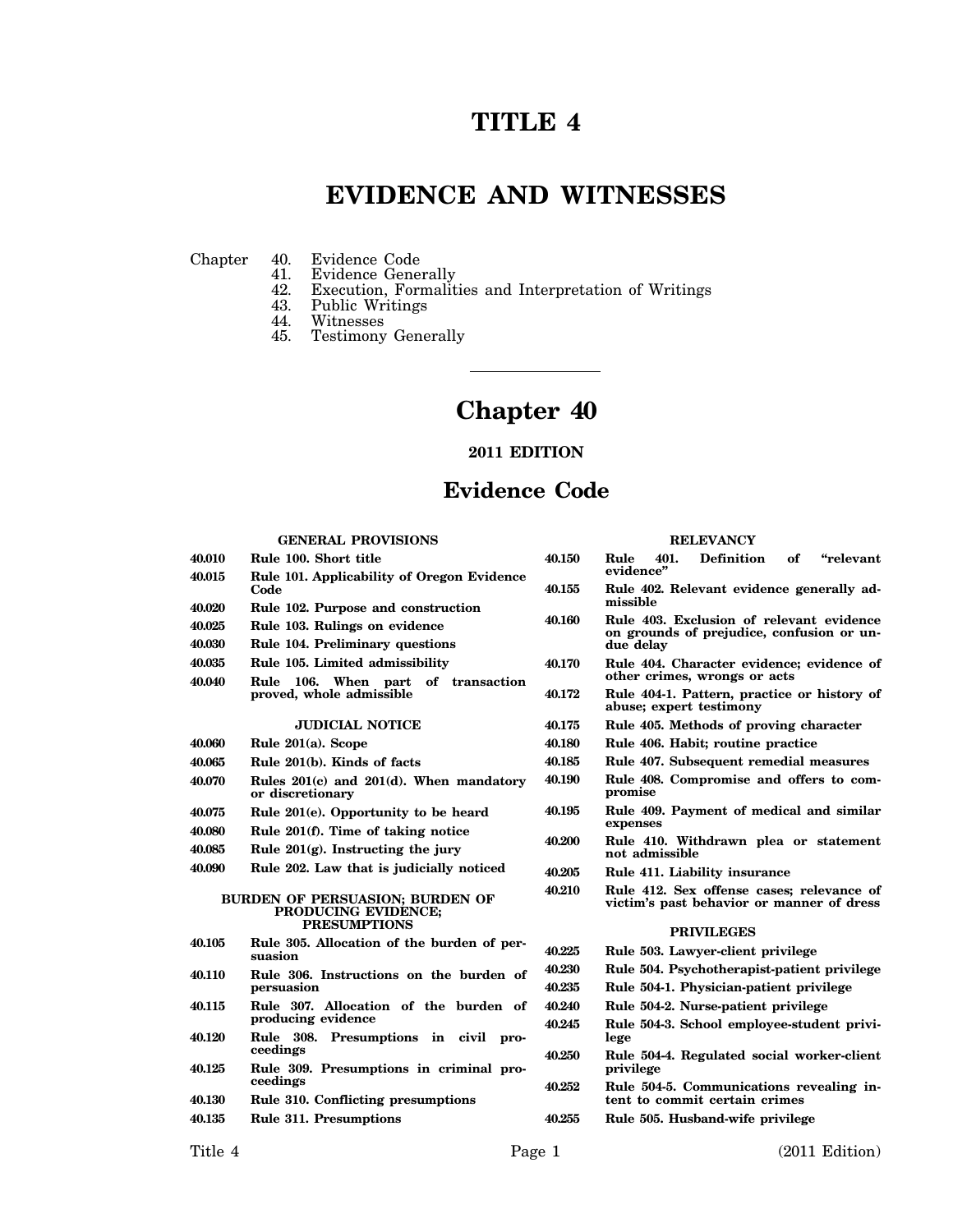| 40.260 | Rule 506. Member of clergy-penitent privi-                                      | 40.410 | Rule 702. Testimony by experts                                        |
|--------|---------------------------------------------------------------------------------|--------|-----------------------------------------------------------------------|
| 40.262 | lege                                                                            | 40.415 | Rule 703. Bases of opinion testimony by                               |
| 40.265 | Rule 507. Counselor-client privilege<br>Rule 508a. Stenographer-employer privi- |        | experts                                                               |
|        | lege                                                                            | 40.420 | Rule 704. Opinion on ultimate issue                                   |
| 40.270 | Rule 509. Public officer privilege                                              | 40.425 | Rule 705. Disclosure of fact or data<br>underlying expert opinion     |
| 40.272 | Rule 509-1. Sign language interpreter<br>privilege                              | 40.430 | Rule 706. Impeachment of expert witness<br>by learned treatise        |
| 40.273 | Rule 509-2. Non-English-speaking person-<br>interpreter privilege               |        | <b>HEARSAY</b>                                                        |
| 40.275 | Rule 510. Identity of informer                                                  | 40.450 | Rule 801. Definitions for ORS 40.450 to                               |
| 40.280 | Rule 511. Waiver of privilege by voluntary<br>disclosure                        | 40.455 | 40.475<br>Rule 802. Hearsay rule                                      |
| 40.285 | Rule 512. Privileged matter disclosed un-                                       | 40.460 |                                                                       |
|        | der compulsion or without opportunity to<br>claim privilege                     |        | Rule 803. Hearsay exceptions; availability<br>of declarant immaterial |
| 40.290 | Rule 513. Comment upon or inference<br>from claim of privilege                  | 40.465 | Rule 804. Hearsay exceptions when the<br>declarant is unavailable     |
| 40.295 | Rule 514. Effect on existing privileges                                         | 40.470 | Rule 805. Hearsay within hearsay                                      |
|        |                                                                                 | 40.475 | Rule 806. Attacking and supporting credi-                             |
|        | <b>WITNESSES</b>                                                                |        | bility of declarant                                                   |
| 40.310 | Rule 601. General rule of competency                                            |        | <b>AUTHENTICATION AND</b>                                             |
| 40.315 | Rule 602. Lack of personal knowledge                                            |        | <b>IDENTIFICATION</b>                                                 |
| 40.320 | Rule 603. Oath or affirmation                                                   | 40.505 | Rule 901. Requirement of authentication                               |
| 40.325 | Rule 604. Interpreters                                                          |        | or identification                                                     |
| 40.330 | Rule 605. Competency of judge as witness                                        | 40.510 | Rule 902. Self-authentication                                         |
| 40.335 | Rule 606. Competency of juror as witness                                        | 40.515 | Rule 903. Subscribing witness' testimony                              |
| 40.345 | Rule 607. Who may impeach                                                       |        | unnecessary                                                           |
| 40.350 | Rule 608. Evidence of character and con-<br>duct of witness                     |        | <b>CONTENTS OF WRITINGS, RECORDINGS</b>                               |
| 40.355 | Rule 609. Impeachment by evidence of                                            |        | AND PHOTOGRAPHS                                                       |
| 40.360 | conviction of crime; exceptions<br>Rule 609-1. Impeachment for bias or in-      | 40.550 | Rule 1001. Definitions for ORS 40.550 to<br>40.585                    |
|        | terest                                                                          | 40.555 | Rule 1002. Requirement of original                                    |
| 40.365 | Rule 610. Religious beliefs or opinions                                         | 40.560 | Rule 1003. Admissibility of duplicates                                |
| 40.370 | Rule 611. Mode and order of interrogation                                       | 40.562 | Rule 1003-1. Admissibility of reproduction                            |
|        | and presentation                                                                | 40.565 | Rule 1004. Admissibility of other evidence                            |
| 40.375 | Rule 612. Writing used to refresh memory                                        |        | of contents                                                           |
| 40.380 | Rule 613. Prior statements of witnesses                                         | 40.570 | Rule 1005. Public records                                             |
| 40.385 | Rule 615. Exclusion of witnesses                                                | 40.575 | Rule 1006. Summaries                                                  |
|        | <b>OPINIONS AND EXPERT TESTIMONY</b>                                            | 40.580 | Rule 1007. Testimony or written admission                             |
| 40.405 | Rule 701. Opinion testimony by lay wit-                                         |        | of party                                                              |
|        | nesses                                                                          | 40.585 | Rule 1008. Functions of court and jury                                |
|        |                                                                                 |        |                                                                       |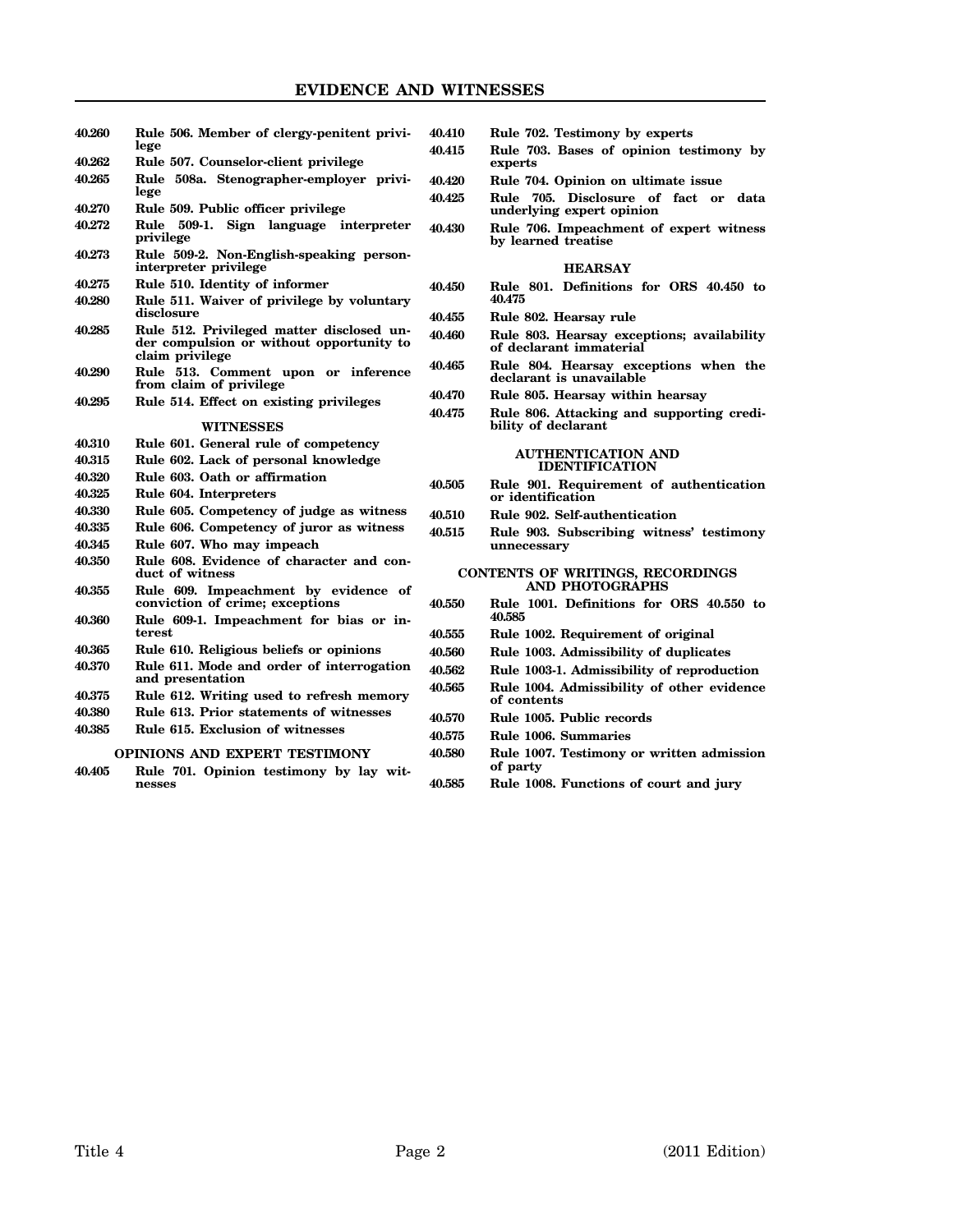#### **GENERAL PROVISIONS**

**40.010 Rule 100. Short title.** ORS 40.010 to 40.585 and 41.415 shall be known and may be cited as the Oregon Evidence Code. [1981 c.892 §1]

**40.015 Rule 101. Applicability of Oregon Evidence Code.** (1) The Oregon Evidence Code applies to all courts in this state except for:

(a) A hearing or mediation before a magistrate of the Oregon Tax Court as provided by ORS 305.501;

(b) The small claims department of a circuit court as provided by ORS 46.415; and

(c) The small claims department of a justice court as provided by ORS 55.080.

(2) The Oregon Evidence Code applies generally to civil actions, suits and proceedings, criminal actions and proceedings and to contempt proceedings except those in which the court may act summarily.

(3) ORS 40.225 to 40.295 relating to privileges apply at all stages of all actions, suits and proceedings.

(4) ORS 40.010 to 40.210 and 40.310 to 40.585 do not apply in the following situations:

(a) The determination of questions of fact preliminary to admissibility of evidence when the issue is to be determined by the court under ORS 40.030.

(b) Proceedings before grand juries, except as required by ORS 132.320.

(c) Proceedings for extradition, except as required by ORS 133.743 to 133.857.

(d) Sentencing proceedings, except proceedings under ORS 138.012 and 163.150, as required by ORS 137.090 or proceedings under ORS 136.765 to 136.785.

(e) Proceedings to revoke probation, except as required by ORS 137.090.

(f) Issuance of warrants of arrest, bench warrants or search warrants.

(g) Proceedings under ORS chapter 135 relating to conditional release, security release, release on personal recognizance, or preliminary hearings, subject to ORS 135.173.

(h) Proceedings to determine proper disposition of a child in accordance with ORS 419B.325 (2) and 419C.400 (4).

(i) Proceedings under ORS 813.210, 813.215, 813.220, 813.230, 813.250 and 813.255 to determine whether a driving while under the influence of intoxicants diversion agreement should be allowed or terminated.

(j) Proceedings under ORS 147.530 relating to victims' rights, except for the provisions of ORS 40.105 and 40.115. [1981 c.892 §2; 1983 c.784 §1; 1985 c.16 §444; 1987 c.441 §10; 1993 c.18

§13; 1993 c.33 §289; 1995 c.531 §1; 1995 c.650 §22; 1995 c.657 §22; 1995 c.658 §35; 1999 c.1055 §11; 2005 c.345 §2; 2005 c.463 §8; 2005 c.463 §13; 2005 c.843 §25; 2007 c.16 §2; 2009 c.178 §23]

**40.020 Rule 102. Purpose and construction.** The Oregon Evidence Code shall be construed to secure fairness in administration, elimination of unjustifiable expense and delay, and promotion of growth and development of the law of evidence to the end that the truth may be ascertained and proceedings justly determined. [1981 c.892 §3]

**40.025 Rule 103. Rulings on evidence.** (1) Evidential error is not presumed to be prejudicial. Error may not be predicated upon a ruling which admits or excludes evidence unless a substantial right of the party is affected, and:

(a) In case the ruling is one admitting evidence, a timely objection or motion to strike appears of record, stating the specific ground of objection, if the specific ground was not apparent from the context; or

(b) In case the ruling is one excluding evidence, the substance of the evidence was made known to the court by offer or was apparent from the context within which questions were asked.

(2) The court may add any other or further statement which shows the character of the evidence, the form in which it was offered, the objection made and the ruling thereon. It may direct the making of an offer in question and answer form.

(3) In jury cases, proceedings shall be conducted, to the extent practicable, so as to prevent inadmissible evidence from being suggested to the jury by any means, such as making statements or offers of proof or asking questions in the hearing of the jury.

(4) Nothing in this rule precludes taking notice of plain errors affecting substantial rights although they were not brought to the attention of the court. [1981 c.892 §4]

**40.030 Rule 104. Preliminary questions.** (1) Preliminary questions concerning the qualification of a person to be a witness, the existence of a privilege or the admissibility of evidence shall be determined by the court, subject to the provisions of subsection (2) of this section. In making its determination the court is not bound by the rules of evidence except those with respect to privileges.

(2) When the relevancy of evidence depends upon the fulfillment of a condition of fact, the court shall admit it upon, or subject to, the introduction of evidence sufficient to support a finding of the fulfillment of the condition.

(3) Hearings on the admissibility of confessions shall in all cases be conducted out of the hearing of the jury. Hearings on other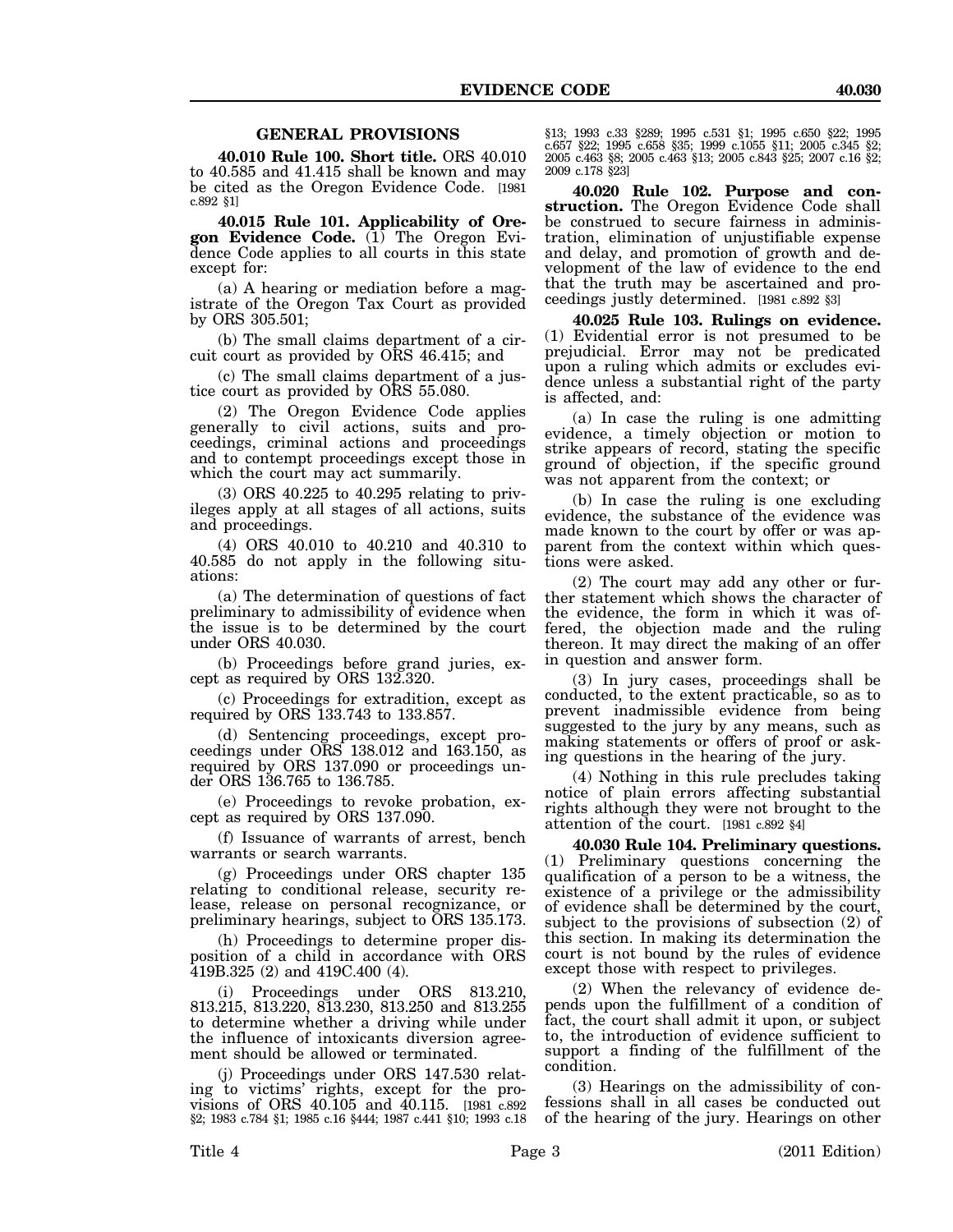preliminary matters shall be so conducted when the interests of justice require or, when an accused is a witness, if the accused so requests.

(4) The accused does not, by testifying upon a preliminary matter, become subject to cross-examination as to other issues in the case.

(5) This section does not limit the right of a party to introduce before the jury evidence relevant to weight or credibility. [1981 c.892 §5]

**40.035 Rule 105. Limited admissibility.** When evidence which is admissible as to one party or for one purpose but not admissible as to another party or for another purpose is admitted, the court, upon request, shall restrict the evidence to its proper scope and instruct the jury accordingly. [1981 c.892 §6]

**40.040 Rule 106. When part of transaction proved, whole admissible.** When part of an act, declaration, conversation or writing is given in evidence by one party, the whole on the same subject, where otherwise admissible, may at that time be inquired into by the other; when a letter is read, the answer may at that time be given; and when a detached act, declaration, conversation or writing is given in evidence, any other act, declaration, conversation or writing which is necessary to make it understood may at that time also be given in evidence. [1981 c.892 §6a]

### **JUDICIAL NOTICE**

**40.060 Rule 201(a). Scope.** ORS 40.060 to 40.085 govern judicial notice of adjudicative facts. ORS 40.090 governs judicial notice of law. [1981 c.892 §7]

**40.065 Rule 201(b). Kinds of facts.** A judicially noticed fact must be one not subject to reasonable dispute in that it is either:

(1) Generally known within the territorial jurisdiction of the trial court; or

(2) Capable of accurate and ready determination by resort to sources whose accuracy cannot reasonably be questioned. [1981 c.892 §8]

**40.070 Rules 201(c) and 201(d). When mandatory or discretionary.** (1) A court may take judicial notice, whether requested or not.

(2) A court shall take judicial notice if requested by a party and supplied with the necessary information. [1981 c.892 §9]

**40.075 Rule 201(e). Opportunity to be** heard. A party is entitled upon timely request to an opportunity to be heard as to the propriety of taking judicial notice and the tenor of the matter noticed. In the absence of prior notification, the request may be made after judicial notice has been taken. [1981 c.892 §10]

**40.080 Rule 201(f). Time of taking notice.** Judicial notice may be taken at any stage of the proceeding. [1981 c.892 §11]

**40.085 Rule 201(g). Instructing the jury.** (1) In a civil action or proceeding, the court shall instruct the jury to accept as conclusive any fact or law judicially noticed.

(2) In a criminal case, the court shall instruct the jury that it may, but is not required to, accept as conclusive any fact judicially noticed in favor of the prosecution. [1981 c.892 §12]

**40.090 Rule 202. Law that is judicially noticed.** Law judicially noticed is defined as:

(1) The decisional, constitutional and public statutory law of Oregon, the United States, any federally recognized American Indian tribal government and any state, territory or other jurisdiction of the United States.

(2) Public and private official acts of the legislative, executive and judicial departments of this state, the United States, any federally recognized American Indian tribal government and any other state, territory or other jurisdiction of the United States.

(3) Rules of professional conduct for members of the Oregon State Bar.

(4) Regulations, ordinances and similar legislative enactments issued by or under the authority of the United States, any federally recognized American Indian tribal government or any state, territory or possession of the United States.

(5) Rules of court of any court of this state or any court of record of the United States, of any federally recognized American Indian tribal government or of any state, territory or other jurisdiction of the United States.

(6) The law of an organization of nations and of foreign nations and public entities in foreign nations.

(7) An ordinance, comprehensive plan or enactment of any county or incorporated city in this state, or a right derived therefrom. As used in this subsection, "comprehensive plan" has the meaning given that term by ORS 197.015. [1981 c.892 §13; 2007 c.63 §1]

#### **BURDEN OF PERSUASION; BURDEN OF PRODUCING EVIDENCE; PRESUMPTIONS**

**40.105 Rule 305. Allocation of the burden of persuasion.** A party has the burden of persuasion as to each fact the existence or nonexistence of which the law declares essential to the claim for relief or defense the party is asserting. [1981 c.892 §14]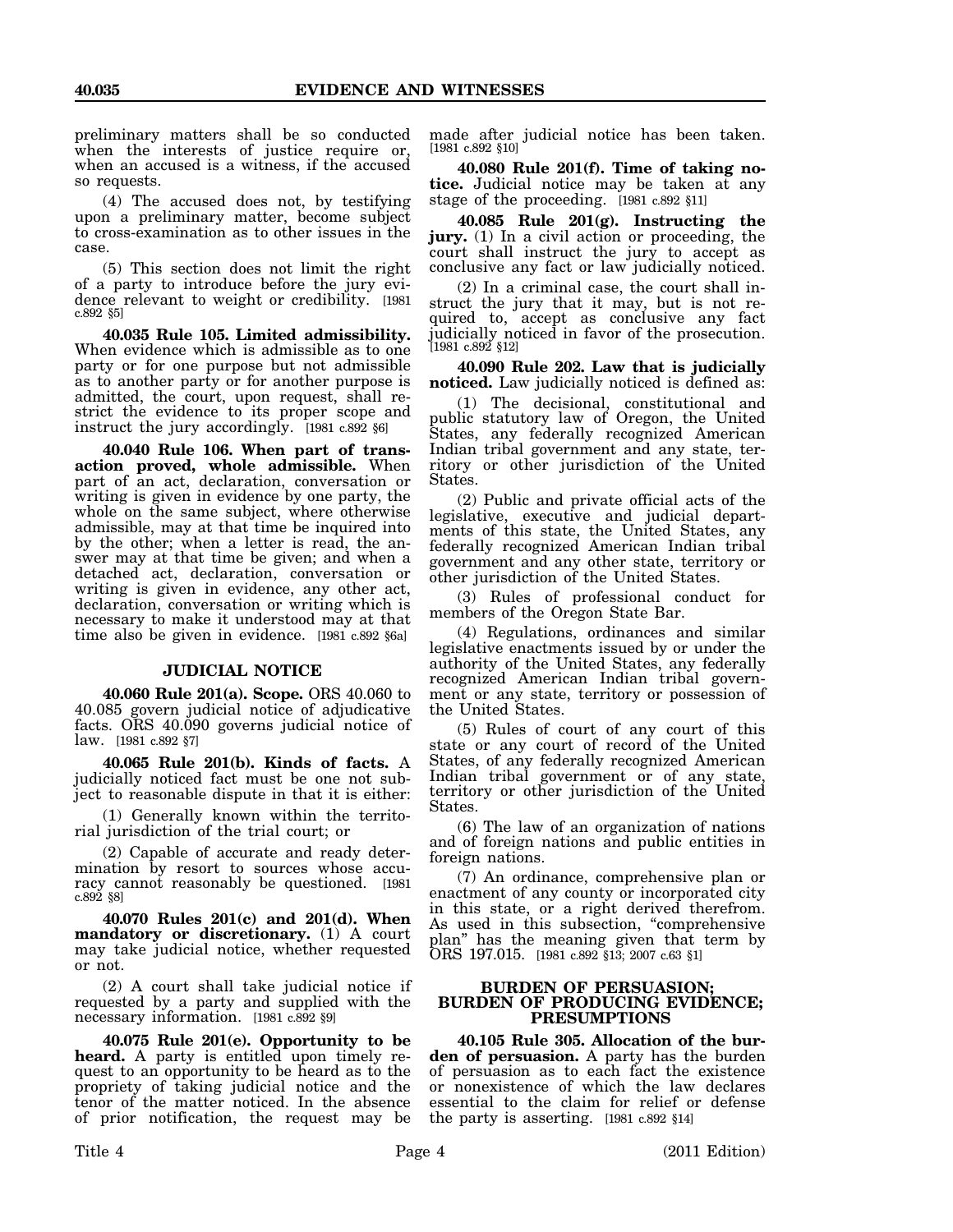**40.110 Rule 306. Instructions on the burden of persuasion.** The court shall instruct the jury as to which party bears the applicable burden of persuasion on each issue only after all of the evidence in the case has been received. [1981 c.892 §15]

**40.115 Rule 307. Allocation of the burden of producing evidence.** (1) The burden of producing evidence as to a particular issue is on the party against whom a finding on the issue would be required in the absence of further evidence.

(2) The burden of producing evidence as to a particular issue is initially on the party with the burden of persuasion as to that issue. [1981 c.892 §16]

**40.120 Rule 308. Presumptions in civil proceedings.** In civil actions and proceedings, a presumption imposes on the party against whom it is directed the burden of proving that the nonexistence of the presumed fact is more probable than its existence. [1981 c.892 §17]

**40.125 Rule 309. Presumptions in criminal proceedings.** (1) The judge is not authorized to direct the jury to find a presumed fact against the accused.

(2) When the presumed fact establishes guilt or is an element of the offense or negates a defense, the judge may submit the question of guilt or the existence of the presumed fact to the jury only if:

(a) A reasonable juror on the evidence as a whole could find that the facts giving rise to the presumed fact have been established beyond a reasonable doubt; and

(b) The presumed fact follows more likely than not from the facts giving rise to the presumed fact. [1981 c.892 §18]

**40.130 Rule 310. Conflicting presumptions.** If presumptions are conflicting, the presumption applies that is founded upon weightier considerations of policy and logic. If considerations of policy and logic are of equal weight, neither presumption applies. [1981 c.892 §19]

**40.135 Rule 311. Presumptions.** (1) The following are presumptions:

(a) A person intends the ordinary consequences of a voluntary act.

(b) A person takes ordinary care of the person's own concerns.

(c) Evidence willfully suppressed would be adverse to the party suppressing it.

(d) Money paid by one to another was due to the latter.

(e) A thing delivered by one to another belonged to the latter.

(f) An obligation delivered to the debtor has been paid.

(g) A person is the owner of property from exercising acts of ownership over it or from common reputation of the ownership of the person.

(h) A person in possession of an order on that person, for the payment of money or the delivery of a thing, has paid the money or delivered the thing accordingly.

(i) A person acting in a public office was regularly appointed to it.

(j) Official duty has been regularly performed.

(k) A court, or judge acting as such, whether in this state or any other state or country, was acting in the lawful exercise of the jurisdiction of the court.

(L) Private transactions have been fair and regular.

(m) The ordinary course of business has been followed.

(n) A promissory note or bill of exchange was given or indorsed for a sufficient consideration.

(o) An indorsement of a negotiable promissory note, or bill of exchange, was made at the time and place of making the note or bill.

(p) A writing is truly dated.

(q) A letter duly directed and mailed was received in the regular course of the mail.

(r) A person is the same person if the name is identical.

(s) A person not heard from in seven years is dead.

(t) Persons acting as copartners have entered into a contract of copartnership.

(u) A man and woman deporting themselves as husband and wife have entered into a lawful contract of marriage.

(v) A child born in lawful wedlock is legitimate.

(w) A thing once proved to exist continues as long as is usual with things of that nature.

(x) The law has been obeyed.

(y) An uninterrupted adverse possession of real property for 20 years or more has been held pursuant to a written conveyance.

(z) A trustee or other person whose duty it was to convey real property to a particular person has actually conveyed it to the person, when such presumption is necessary to perfect the title of the person or the person's successor in interest.

(2) A statute providing that a fact or a group of facts is prima facie evidence of another fact establishes a presumption within the meaning of this section. [1981 c.892 §20]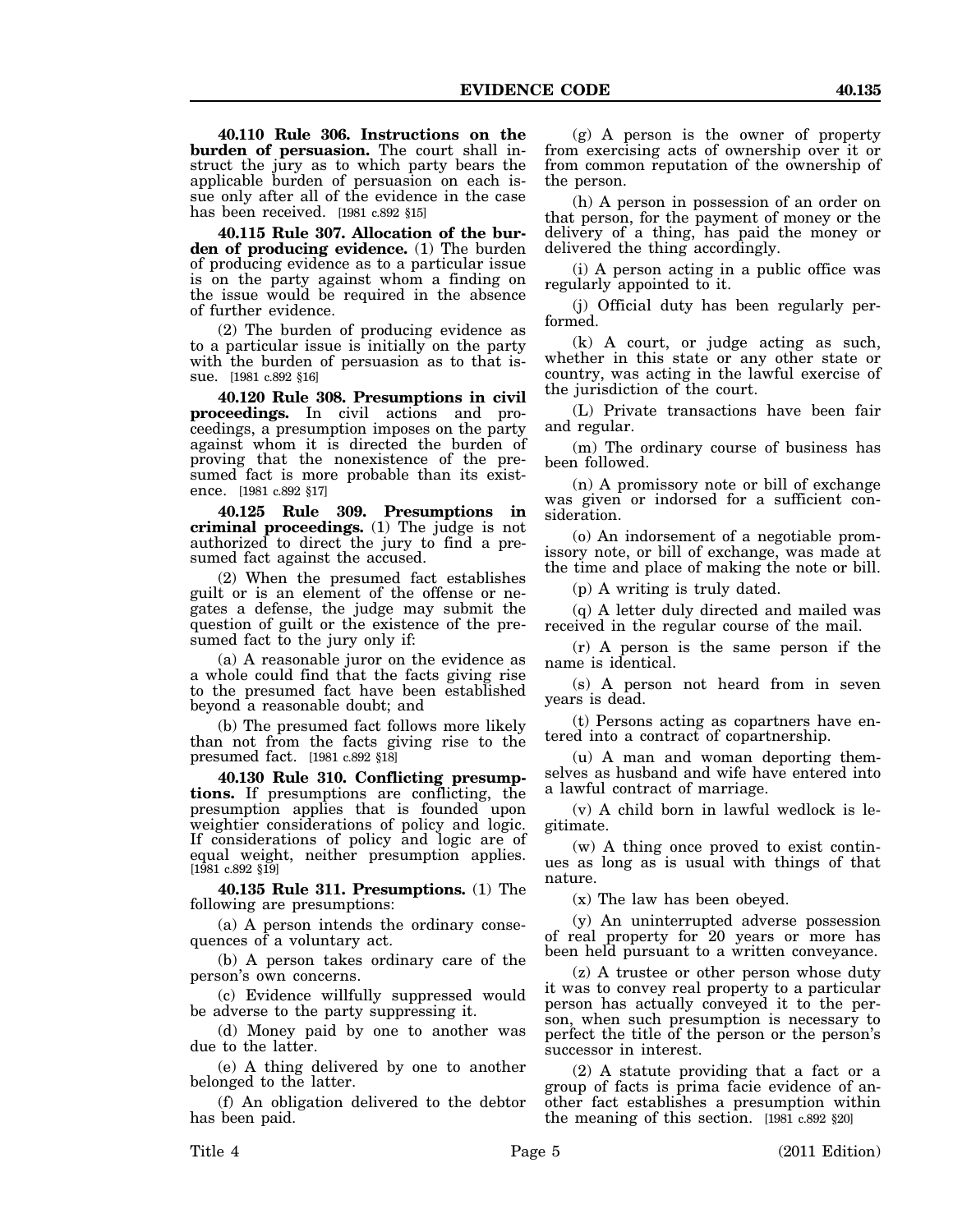#### **RELEVANCY**

#### **40.150 Rule 401. Definition of "relevant**

**evidence."** "Relevant evidence" means evidence having any tendency to make the existence of any fact that is of consequence to the determination of the action more probable or less probable than it would be without the evidence. [1981 c.892 §21]

**40.155 Rule 402. Relevant evidence generally admissible.** All relevant evidence is admissible, except as otherwise provided by the Oregon Evidence Code, by the Constitutions of the United States and Oregon, or by Oregon statutory and decisional law. Evidence which is not relevant is not admissible. [1981 c.892 §22]

**40.160 Rule 403. Exclusion of relevant evidence on grounds of prejudice, confusion or undue delay.** Although relevant, evidence may be excluded if its probative value is substantially outweighed by the danger of unfair prejudice, confusion of the issues, or misleading the jury, or by considerations of undue delay or needless presentation of cumulative evidence. [1981 c.892 §23]

**40.170 Rule 404. Character evidence; evidence of other crimes, wrongs or acts.** (1) Evidence of a person's character or trait of character is admissible when it is an essential element of a charge, claim or defense.

(2) Evidence of a person's character is not admissible for the purpose of proving that the person acted in conformity therewith on a particular occasion, except:

(a) Evidence of a pertinent trait of character offered by an accused, or by the prosecution to rebut the same;

(b) Evidence of a pertinent trait of character of the victim of the crime offered by an accused, or by the prosecution to rebut the same or evidence of a character trait of peacefulness of the victim offered by the prosecution to rebut evidence that the victim was the first aggressor;

(c) Evidence of the character of a witness, as provided in ORS 40.345 to 40.355; or

(d) Evidence of the character of a party for violent behavior offered in a civil assault and battery case when self-defense is pleaded and there is evidence to support such defense.

(3) Evidence of other crimes, wrongs or acts is not admissible to prove the character of a person in order to show that the person acted in conformity therewith. It may, however, be admissible for other purposes, such as proof of motive, opportunity, intent, preparation, plan, knowledge, identity, or absence of mistake or accident.

(4) In criminal actions, evidence of other crimes, wrongs or acts by the defendant is admissible if relevant except as otherwise provided by:

(a) ORS 40.180, 40.185, 40.190, 40.195, 40.200, 40.205, 40.210 and, to the extent required by the United States Constitution or the Oregon Constitution, ORS 40.160;

(b) The rules of evidence relating to privilege and hearsay;

(c) The Oregon Constitution; and

(d) The United States Constitution. [1981 c.892 §24; 1997 c.313 §29]

**40.172 Rule 404-1. Pattern, practice or history of abuse; expert testimony.** (1) In any proceeding, any party may introduce evidence establishing a pattern, practice or history of abuse of a person and may introduce expert testimony to assist the fact finder in understanding the significance of such evidence if the evidence:

(a) Is relevant to any material issue in the proceeding; and

(b) Is not inadmissible under any other provision of law including, but not limited to, rules regarding relevance, privilege, hearsay, competency and authentication.

(2) This section may not be construed to limit any evidence that would otherwise be admissible under the Oregon Evidence Code or any other provision of law.

(3) As used in this section, "abuse" has the meaning given that term in ORS 107.705. [1997 c.397 §2]

**Note:** 40.172 was added to and made a part of 40.010 to 40.585 by legislative action but was not added to any smaller series therein. See Preface to Oregon Revised Statutes for further explanation.

**40.175 Rule 405. Methods of proving character.** (1) In all cases in which evidence of character or a trait of character of a person is admissible, proof may be made by testimony as to reputation or by testimony in the form of an opinion. On crossexamination, inquiry is allowable into relevant specific instances of conduct.

(2)(a) In cases in which character or a trait of character of a person is admissible under ORS 40.170 (1), proof may also be made of specific instances of the conduct of the person.

(b) When evidence is admissible under ORS 40.170 (3) or (4), proof may be made of specific instances of the conduct of the person. [1981 c.892 §25; 1997 c.313 §34]

**40.180 Rule 406. Habit; routine practice.** (1) Evidence of the habit of a person or of the routine practice of an organization, whether corroborated or not and regardless of the presence of eyewitnesses, is relevant to prove that the conduct of the person or organization on a particular occasion was in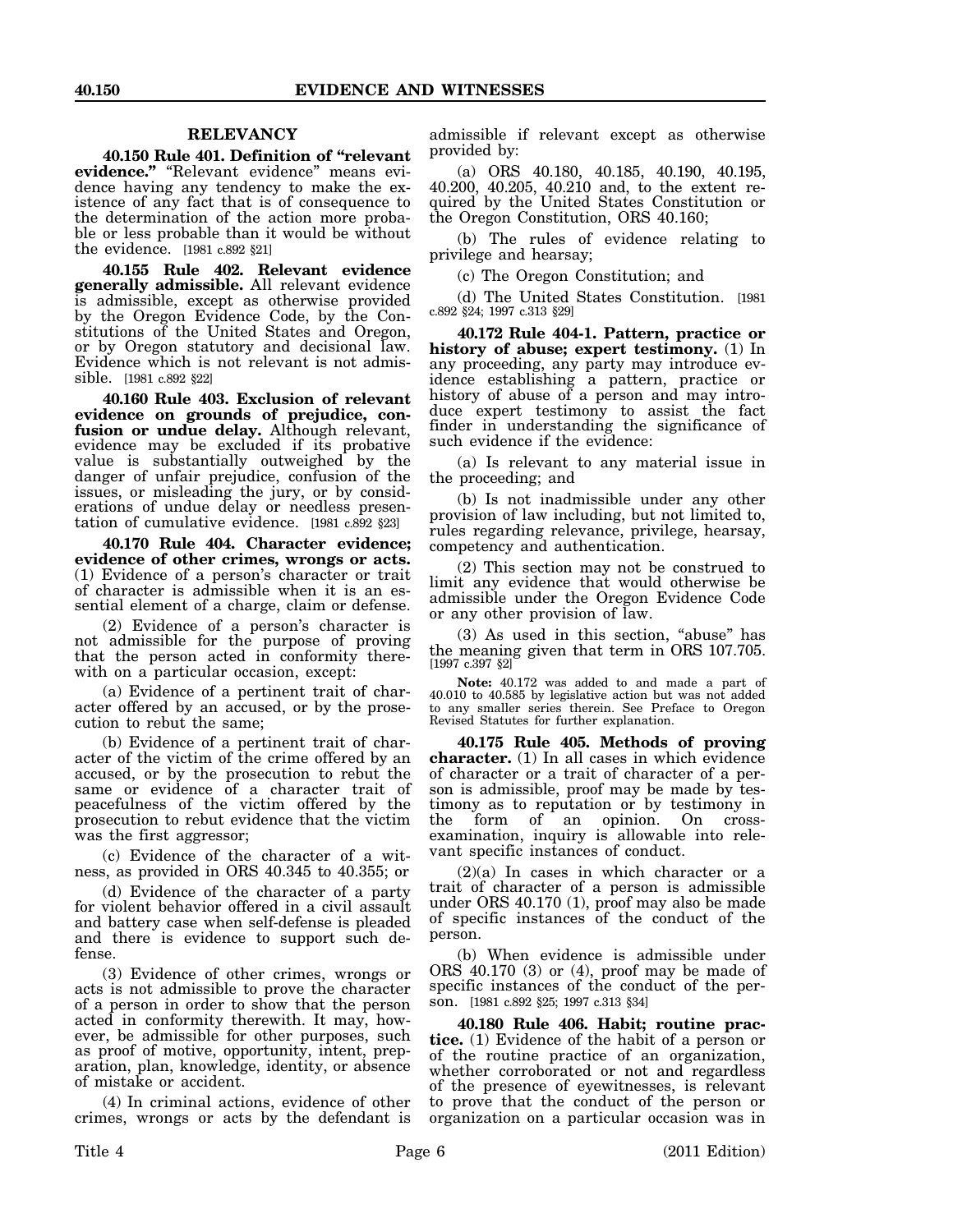conformity with the habit or routine practice.

(2) As used in this section, "habit" means a person's regular practice of meeting a particular kind of situation with a specific, distinctive type of conduct. [1981 c.892 §21]

**40.185 Rule 407. Subsequent remedial measures.** When, after an event, measures are taken which, if taken previously, would have made the event less likely to occur, evidence of the subsequent measures is not admissible to prove negligence or culpable conduct in connection with the event. This section does not require the exclusion of evidence of subsequent measures when offered for another purpose, such as proving ownership, control, or feasibility of precautionary measures, if controverted, or impeachment. [1981 c.892 §27]

**40.190 Rule 408. Compromise and offers to compromise.**  $(1)(a)$  Evidence of furnishing or offering or promising to furnish, or accepting or offering or promising to accept, a valuable consideration in compromising or attempting to compromise a claim which was disputed as to either validity or amount, is not admissible to prove liability for or invalidity of the claim or its amount.

(b) Evidence of conduct or statements made in compromise negotiations is likewise not admissible.

(2)(a) Subsection (1) of this section does not require the exclusion of any evidence otherwise discoverable merely because it is presented in the course of compromise negotiations.

(b) Subsection (1) of this section also does not require exclusion when the evidence is offered for another purpose, such as proving bias or prejudice of a witness, negating a contention of undue delay, or proving an effort to obstruct a criminal investigation or prosecution. [1981 c.892 §28]

**40.195 Rule 409. Payment of medical and similar expenses.** Evidence of furnishing or offering or promising to pay medical, hospital or similar expenses occasioned by an injury is not admissible to prove liability for the injury. Evidence of payment for damages arising from injury or destruction of property is not admissible to prove liability for the injury or destruction. [1981 c.892 §29]

**40.200 Rule 410. Withdrawn plea or statement not admissible.** (1) A plea of guilty or no contest which is not accepted or has been withdrawn shall not be received against the defendant in any criminal proceeding.

(2) No statement or admission made by a defendant or a defendant's attorney during any proceeding relating to a plea of guilty or no contest which is not accepted or has been withdrawn shall be received against the defendant in any criminal proceeding. [1981 c.892 §29a]

**40.205 Rule 411. Liability insurance.** (1) Except where lack of liability insurance is an element of an offense, evidence that a person was or was not insured against liability is not admissible upon the issue whether the person acted negligently or otherwise wrongfully.

(2) Subsection (1) of this section does not require the exclusion of evidence of insurance against liability when offered for another purpose, such as proving agency, ownership or control, or bias, prejudice or motive of a witness. [1981 c.892 §30]

**40.210 Rule 412. Sex offense cases; relevance of victim's past behavior or manner of dress.** (1) Notwithstanding any other provision of law, in a prosecution for a crime described in ORS 163.355 to 163.427, or in a prosecution for an attempt to commit one of these crimes, the following evidence is not admissible:

(a) Reputation or opinion evidence of the past sexual behavior of an alleged victim of the crime or a corroborating witness; or

(b) Reputation or opinion evidence presented for the purpose of showing that the manner of dress of an alleged victim of the crime incited the crime or indicated consent to the sexual acts alleged in the charge.

(2) Notwithstanding any other provision of law, in a prosecution for a crime described in ORS 163.355 to 163.427, or in a prosecution for an attempt to commit one of these crimes, evidence of a victim's past sexual behavior other than reputation or opinion evidence is also not admissible, unless the evidence other than reputation or opinion evidence:

(a) Is admitted in accordance with subsection (4) of this section; and

(b) Is evidence that:

(A) Relates to the motive or bias of the alleged victim;

(B) Is necessary to rebut or explain scientific or medical evidence offered by the state; or

(C) Is otherwise constitutionally required to be admitted.

(3) Notwithstanding any other provision of law, in a prosecution for a crime described in ORS 163.355 to 163.427, or in a prosecution for an attempt to commit one of these crimes, evidence, other than reputation or opinion evidence, of the manner of dress of the alleged victim or a corroborating witness, presented by a person accused of com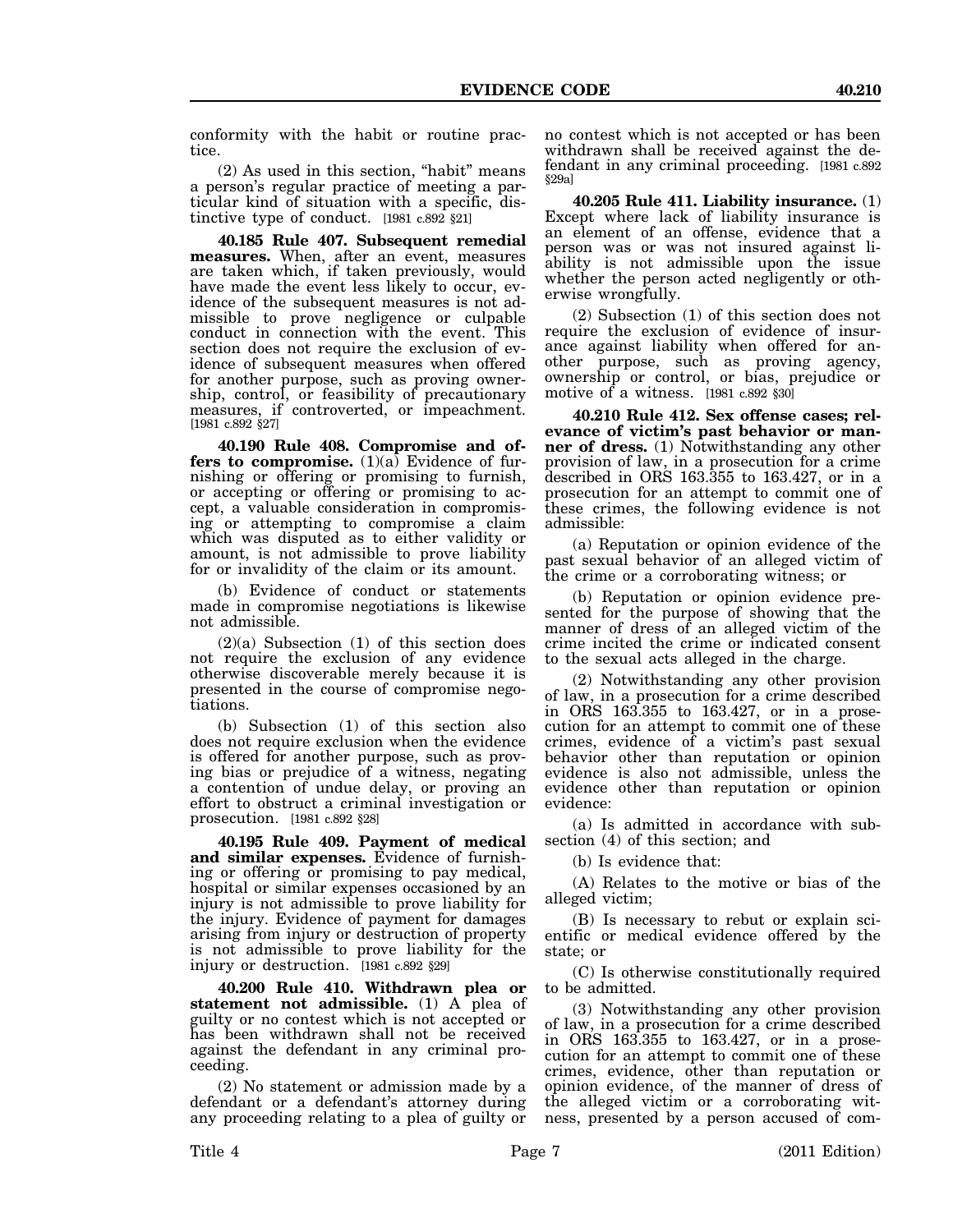mitting the crime, is also not admissible, unless the evidence is:

(a) Admitted in accordance with subsection (4) of this section; and

(b) Is evidence that:

(A) Relates to the motive or bias of the alleged victim;

(B) Is necessary to rebut or explain scientific, medical or testimonial evidence offered by the state;

(C) Is necessary to establish the identity of the victim; or

(D) Is otherwise constitutionally required to be admitted.

(4)(a) If the person accused of committing rape, sodomy or sexual abuse or attempted rape, sodomy or sexual abuse intends to offer evidence under subsection (2) or (3) of this section, the accused shall make a written motion to offer the evidence not later than 15 days before the date on which the trial in which the evidence is to be offered is scheduled to begin, except that the court may allow the motion to be made at a later date, including during trial, if the court determines either that the evidence is newly discovered and could not have been obtained earlier through the exercise of due diligence or that the issue to which the evidence relates has newly arisen in the case. Any motion made under this paragraph shall be served on all other parties, and on the alleged victim through the office of the prosecutor.

(b) The motion described in paragraph (a) of this subsection shall be accompanied by a written offer of proof. If the court determines that the offer of proof contains evidence described in subsection (2) or (3) of this section, the court shall order a hearing in camera to determine if the evidence is admissible. At the hearing the parties may call witnesses, including the alleged victim, and offer relevant evidence. Notwithstanding ORS 40.030 (2), if the relevancy of the evidence that the accused seeks to offer in the trial depends upon the fulfillment of a condition of fact, the court, at the hearing in camera or at a subsequent hearing in camera scheduled for the same purpose, shall accept evidence on the issue of whether the condition of fact is fulfilled and shall determine the issue.

(c) If the court determines on the basis of the hearing described in paragraph (b) of this subsection that the evidence the accused seeks to offer is relevant and that the probative value of the evidence outweighs the danger of unfair prejudice, the evidence shall be admissible in the trial to the extent

an order made by the court specifies evidence that may be offered and areas with respect to which a witness may be examined or cross-examined. An order admitting evidence under this subsection may be appealed by the government before trial.

(5) For purposes of this section:

(a) "In camera" means out of the presence of the public and the jury; and

(b) "Past sexual behavior" means sexual behavior other than the sexual behavior with respect to which rape, sodomy or sexual abuse or attempted rape, sodomy or sexual abuse is alleged. [1981 c.892 §31; 1993 c.301 §1; 1993 c.776 §1; 1997 c.249 §20; 1999 c.949 §3]

### **PRIVILEGES**

**40.225 Rule 503. Lawyer-client privilege.** (1) As used in this section, unless the context requires otherwise:

(a) "Client" means a person, public officer, corporation, association or other organization or entity, either public or private, who is rendered professional legal services by a lawyer, or who consults a lawyer with a view to obtaining professional legal services from the lawyer.

(b) "Confidential communication" means a communication not intended to be disclosed to third persons other than those to whom disclosure is in furtherance of the rendition of professional legal services to the client or those reasonably necessary for the transmission of the communication.

(c) "Lawyer" means a person authorized, or reasonably believed by the client to be authorized, to practice law in any state or nation.

(d) "Representative of the client" means:

(A) A principal, an officer or a director of the client; or

(B) A person who has authority to obtain professional legal services, or to act on legal advice rendered, on behalf of the client, or a person who, for the purpose of effectuating legal representation for the client, makes or receives a confidential communication while acting in the person's scope of employment for the client.

(e) "Representative of the lawyer" means one employed to assist the lawyer in the rendition of professional legal services, but does not include a physician making a physical or mental examination under ORCP 44.

(2) A client has a privilege to refuse to disclose and to prevent any other person from disclosing confidential communications made for the purpose of facilitating the rendition of professional legal services to the client: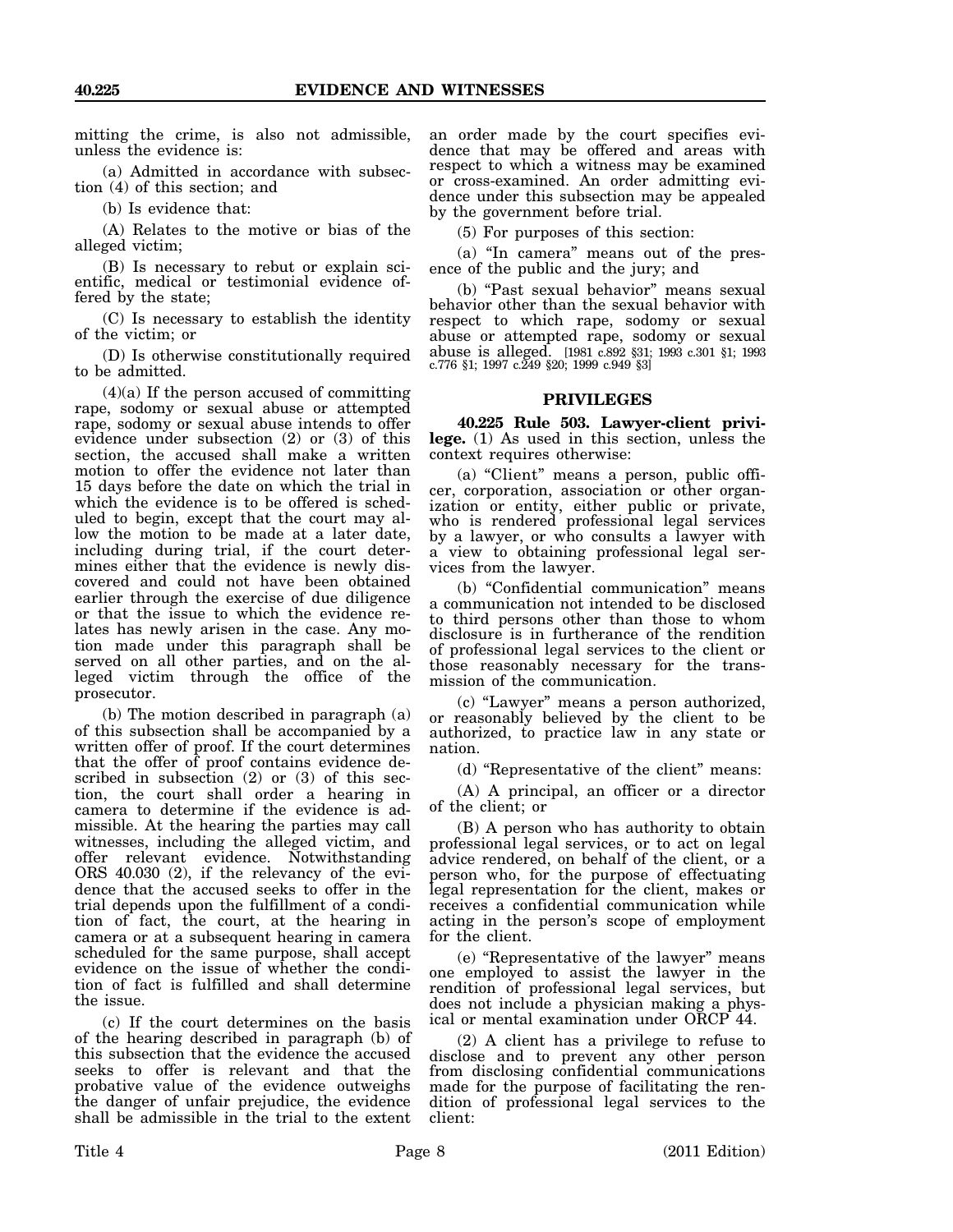(a) Between the client or the client's representative and the client's lawyer or a representative of the lawyer;

(b) Between the client's lawyer and the lawyer's representative;

(c) By the client or the client's lawyer to a lawyer representing another in a matter of common interest;

(d) Between representatives of the client or between the client and a representative of the client; or

(e) Between lawyers representing the client.

(3) The privilege created by this section may be claimed by the client, a guardian or conservator of the client, the personal representative of a deceased client, or the successor, trustee, or similar representative of a corporation, association, or other organization, whether or not in existence. The person who was the lawyer or the lawyer's representative at the time of the communication is presumed to have authority to claim the privilege but only on behalf of the client.

(4) There is no privilege under this section:

(a) If the services of the lawyer were sought or obtained to enable or aid anyone to commit or plan to commit what the client knew or reasonably should have known to be a crime or fraud;

(b) As to a communication relevant to an issue between parties who claim through the same deceased client, regardless of whether the claims are by testate or intestate succession or by inter vivos transaction;

(c) As to a communication relevant to an issue of breach of duty by the lawyer to the client or by the client to the lawyer;

(d) As to a communication relevant to an issue concerning an attested document to which the lawyer is an attesting witness; or

(e) As to a communication relevant to a matter of common interest between two or more clients if the communication was made by any of them to a lawyer retained or consulted in common, when offered in an action between any of the clients.

(5) Notwithstanding ORS 40.280, a privilege is maintained under this section for a communication made to the office of public defense services established under ORS 151.216 for the purpose of seeking preauthorization for or payment of nonroutine fees or expenses under ORS 135.055.

(6) Notwithstanding subsection (4)(c) of this section and ORS 40.280, a privilege is maintained under this section for a communication that is made to the office of public defense services established under ORS

151.216 for the purpose of making, or providing information regarding, a complaint against a lawyer providing public defense services.

(7) Notwithstanding ORS 40.280, a privilege is maintained under this section for a communication ordered to be disclosed under ORS 192.410 to 192.505. [1981 c.892 §32; 1987 c.680 §1; 2005 c.356 §1; 2005 c.358 §1; 2007 c.513 §3; 2009 c.516 §1]

**Note:** Section 6, chapter 513, Oregon Laws 2007, provides:

**Sec. 6.** Section 2 of this 2007 Act [192.423] and the amendments to ORS 40.225, 192.460 and 192.502 by sections 3 to 5 of this 2007 Act apply to public records created on or after the effective date of this 2007 Act [June 20, 2007]. [2007 c.513 §6]

**40.230 Rule 504. Psychotherapistpatient privilege.** (1) As used in this section, unless the context requires otherwise:

(a) "Confidential communication" means a communication not intended to be disclosed to third persons except:

(A) Persons present to further the interest of the patient in the consultation, examination or interview;

(B) Persons reasonably necessary for the transmission of the communication; or

(C) Persons who are participating in the diagnosis and treatment under the direction of the psychotherapist, including members of the patient's family.

(b) "Patient" means a person who consults or is examined or interviewed by a psychotherapist.

(c) "Psychotherapist" means a person who is:

(A) Licensed, registered, certified or otherwise authorized under the laws of any state to engage in the diagnosis or treatment of a mental or emotional condition; or

(B) Reasonably believed by the patient so to be, while so engaged.

(2) A patient has a privilege to refuse to disclose and to prevent any other person from disclosing confidential communications made for the purposes of diagnosis or treatment of the patient's mental or emotional condition among the patient, the patient's psychotherapist or persons who are participating in the diagnosis or treatment under the direction of the psychotherapist, including members of the patient's family.

(3) The privilege created by this section may be claimed by:

(a) The patient.

(b) A guardian or conservator of the patient.

(c) The personal representative of a deceased patient.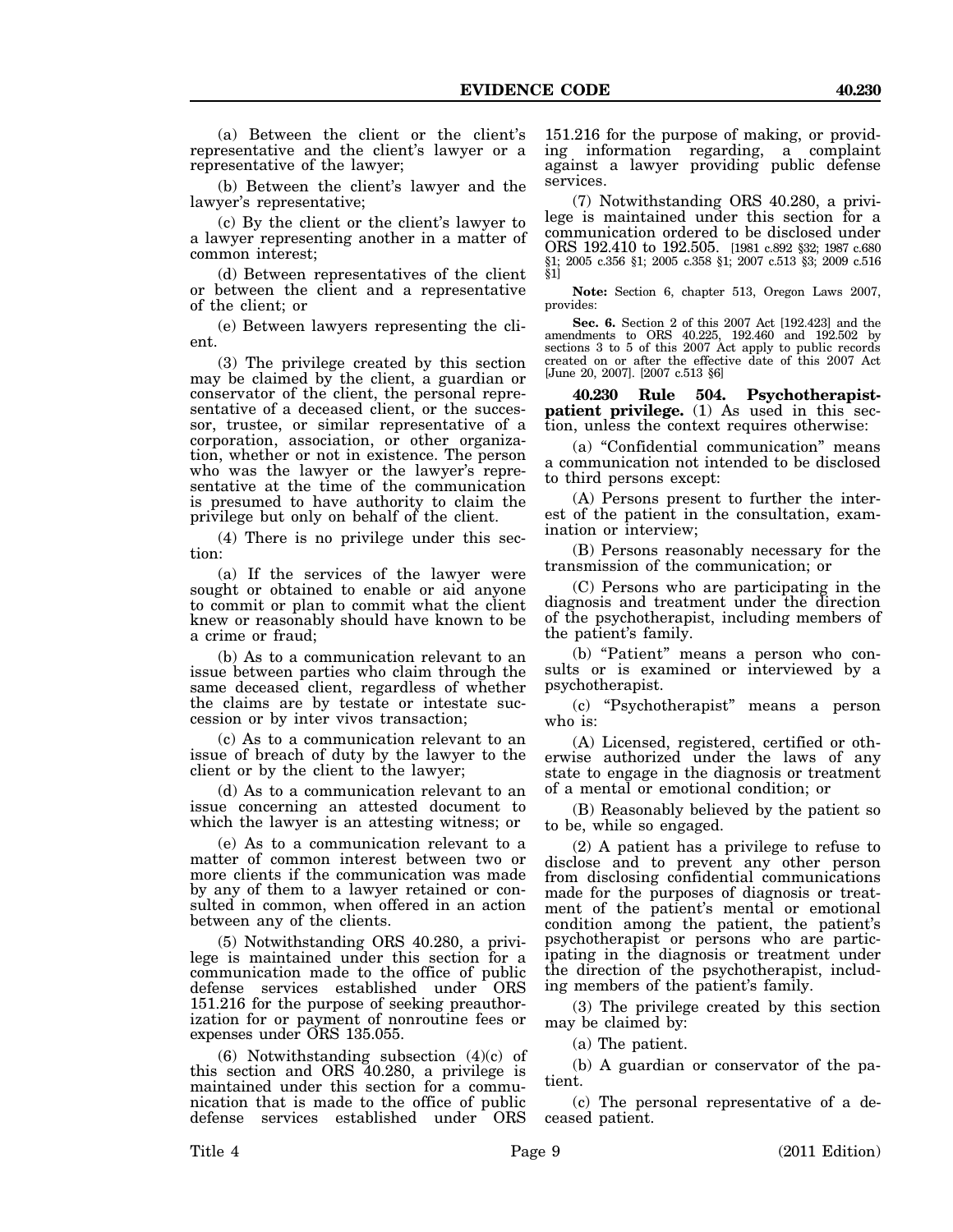(d) The person who was the psychotherapist, but only on behalf of the patient. The psychotherapist's authority so to do is presumed in the absence of evidence to the contrary.

(4) The following is a nonexclusive list of limits on the privilege granted by this section:

(a) If the judge orders an examination of the mental, physical or emotional condition of the patient, communications made in the course thereof are not privileged under this section with respect to the particular purpose for which the examination is ordered unless the judge orders otherwise.

(b) There is no privilege under this rule as to communications relevant to an issue of the mental or emotional condition of the patient:

(A) In any proceeding in which the patient relies upon the condition as an element of the patient's claim or defense; or

(B) After the patient's death, in any proceeding in which any party relies upon the condition as an element of the party's claim or defense.

(c) Except as provided in ORCP 44, there is no privilege under this section for communications made in the course of mental examination performed under ORCP 44.

(d) There is no privilege under this section with regard to any confidential communication or record of such confidential communication that would otherwise be privileged under this section when the use of the communication or record is allowed specifically under ORS 426.070, 426.074, 426.075, 426.095, 426.120 or 426.307. This paragraph only applies to the use of the communication or record to the extent and for the purposes set forth in the described statute sections. [1981 c.892 §33; 1987 c.903 §1]

**40.235 Rule 504-1. Physician-patient privilege.** (1) As used in this section, unless the context requires otherwise:

(a) "Confidential communication" means a communication not intended to be disclosed to third persons except:

(A) Persons present to further the interest of the patient in the consultation, examination or interview;

(B) Persons reasonably necessary for the transmission of the communication; or

(C) Persons who are participating in the diagnosis and treatment under the direction of the physician, including members of the patient's family.

(b) "Patient" means a person who consults or is examined or interviewed by a physician.

(c) "Physician" means a person authorized and licensed or certified to practice medicine or dentistry in any state or nation, or reasonably believed by the patient so to be, while engaged in the diagnosis or treatment of a physical condition. "Physician" includes licensed or certified naturopathic and chiropractic physicians and dentists.

(2) A patient has a privilege to refuse to disclose and to prevent any other person from disclosing confidential communications in a civil action, suit or proceeding, made for the purposes of diagnosis or treatment of the patient's physical condition, among the patient, the patient's physician or persons who are participating in the diagnosis or treatment under the direction of the physician, including members of the patient's family.

(3) The privilege created by this section may be claimed by:

(a) The patient;

(b) A guardian or conservator of the patient;

(c) The personal representative of a deceased patient; or

(d) The person who was the physician, but only on behalf of the patient. Such person's authority so to do is presumed in the absence of evidence to the contrary.

(4) The following is a nonexclusive list of limits on the privilege granted by this section:

(a) If the judge orders an examination of the physical condition of the patient, communications made in the course thereof are not privileged under this section with respect to the particular purpose for which the examination is ordered unless the judge orders otherwise.

(b) Except as provided in ORCP 44, there is no privilege under this section for communications made in the course of a physical examination performed under ORCP 44.

(c) There is no privilege under this section with regard to any confidential communication or record of such confidential communication that would otherwise be privileged under this section when the use of the communication or record is specifically allowed under ORS 426.070, 426.074, 426.075, 426.095, 426.120 or 426.307. This paragraph only applies to the use of the communication or record to the extent and for the purposes set forth in the described statute sections. [1981 c.892 §33a; 1987 c.903 §2; 2005 c.353 §1]

**40.240 Rule 504-2. Nurse-patient privi**lege. A licensed professional nurse shall not, without the consent of a patient who was cared for by such nurse, be examined in a civil action or proceeding, as to any infor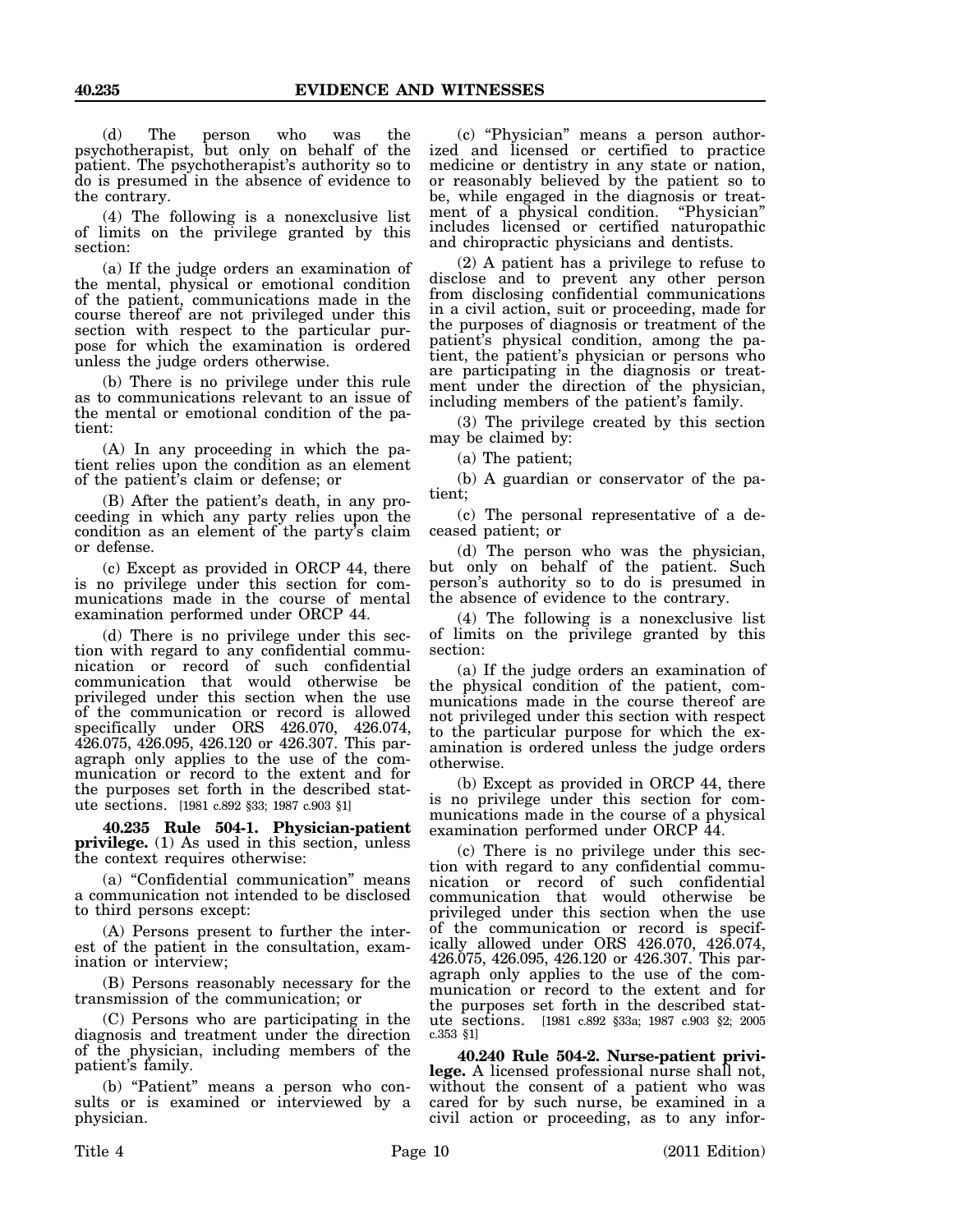mation acquired in caring for the patient, which was necessary to enable the nurse to care for the patient. [1981 c.892 §33b]

**40.245 Rule 504-3. School employeestudent privilege.** (1) A certificated staff member of an elementary or secondary school shall not be examined in any civil action or proceeding, as to any conversation between the certificated staff member and a student which relates to the personal affairs of the student or family of the student, and which if disclosed would tend to damage or incriminate the student or family. Any violation of the privilege provided by this subsection may result in the suspension of certification of the professional staff member as provided in ORS 342.175, 342.177 and 342.180.

(2) A certificated school counselor regularly employed and designated in such capacity by a public school shall not, without the consent of the student, be examined as to any communication made by the student to the counselor in the official capacity of the counselor in any civil action or proceeding or a criminal action or proceeding in which such student is a party concerning the past use, abuse or sale of drugs, controlled substances or alcoholic liquor. Any violation of the privilege provided by this subsection may result in the suspension of certification of the professional school counselor as provided in ORS 342.175, 342.177 and 342.180. However, in the event that the student's condition presents a clear and imminent danger to the student or to others, the counselor shall report this fact to an appropriate responsible authority or take such other emergency measures as the situation demands. [1981 c.892 §33c]

**40.250 Rule 504-4. Regulated social worker-client privilege.** A regulated social worker under ORS 675.510 to 675.600 may not be examined in a civil or criminal court proceeding as to any communication given the regulated social worker by a client in the course of noninvestigatory professional activity when the communication was given to enable the regulated social worker to aid the client, except when:

(1) The client or a person legally responsible for the client's affairs gives consent to the disclosure;

(2) The client initiates legal action or makes a complaint against the regulated social worker to the State Board of Licensed Social Workers;

(3) The communication reveals a clear intent to commit a crime that reasonably is expected to result in physical injury to a person;

(4) The communication reveals that a minor was the victim of a crime, abuse or neglect; or

(5) The regulated social worker is a public employee and the public employer has determined that examination in a civil or criminal court proceeding is necessary in the performance of the duty of the regulated social worker as a public employee. [1981 c.892 §33d; 1989 c.721 §46; 2009 c.442 §28]

**40.252 Rule 504-5. Communications revealing intent to commit certain crimes.** (1) In addition to any other limitations on privilege that may be imposed by law, there is no privilege under ORS 40.225, 40.230 or 40.250 for communications if:

(a) In the professional judgment of the person receiving the communications, the communications reveal that the declarant has a clear and serious intent at the time the communications are made to subsequently commit a crime involving physical injury, a threat to the physical safety of any person, sexual abuse or death or involving an act described in ORS 167.322;

(b) In the professional judgment of the person receiving the communications, the declarant poses a danger of committing the crime; and

(c) The person receiving the communications makes a report to another person based on the communications.

(2) The provisions of this section do not create a duty to report any communication to any person.

(3) A person who discloses a communication described in subsection (1) of this section, or fails to disclose a communication described in subsection (1) of this section, is not liable to any other person in a civil action for any damage or injury arising out of the disclosure or failure to disclose. [2001 c.640 §2; 2007 c.731 §4]

**Note:** 40.252 was added to and made a part of 40.225 to 40.295 by legislative action but was not added to any smaller series therein. See Preface to Oregon Revised Statutes for further explanation.

**40.255 Rule 505. Husband-wife privilege.** (1) As used in this section, unless the context requires otherwise:

(a) "Confidential communication" means a communication by a spouse to the other spouse and not intended to be disclosed to any other person.

(b) "Marriage" means a marital relationship between husband and wife, legally recognized under the laws of this state.

(2) In any civil or criminal action, a spouse has a privilege to refuse to disclose and to prevent the other spouse from disclosing any confidential communication made by one spouse to the other during the mar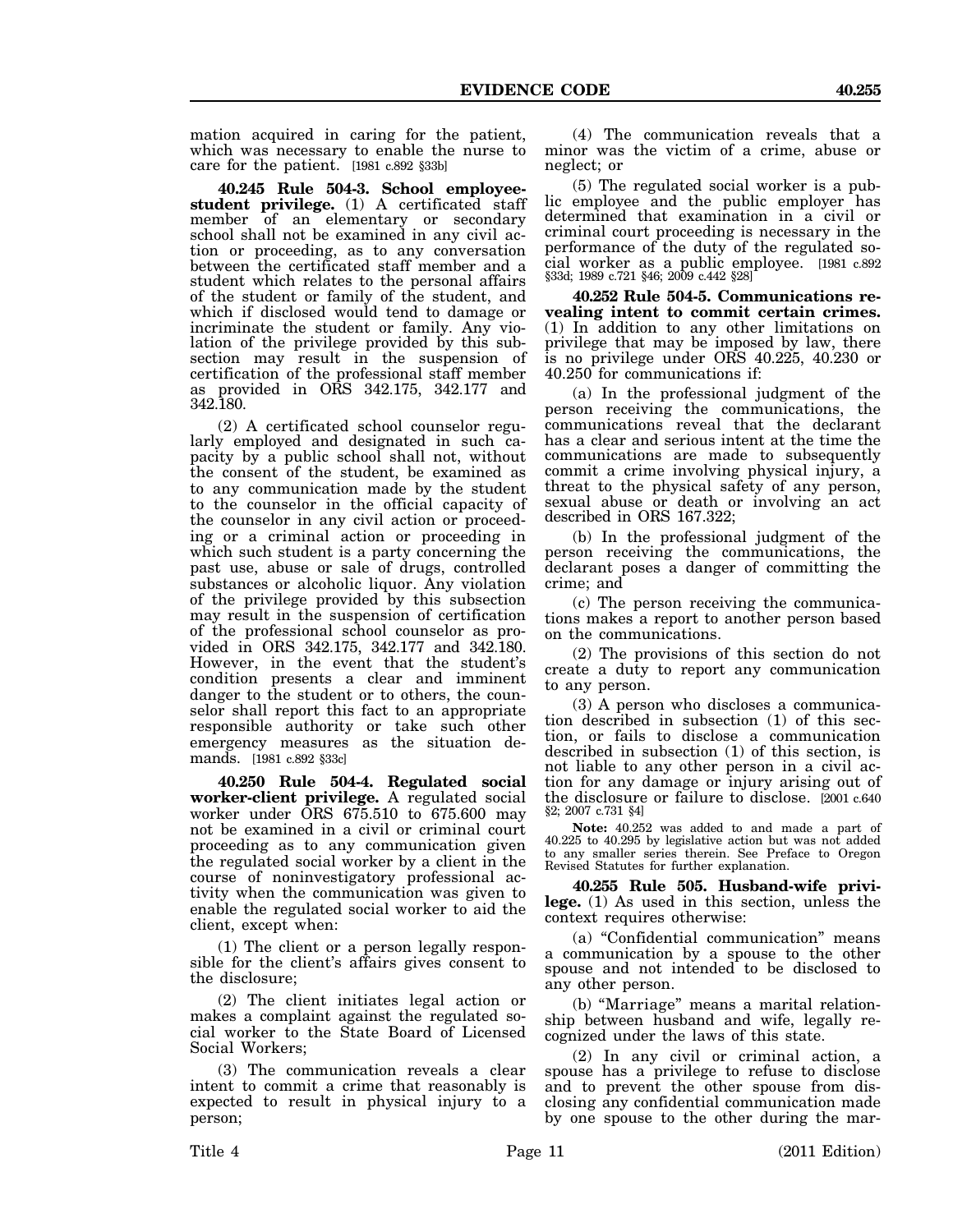riage. The privilege created by this subsection may be claimed by either spouse. The authority of the spouse to claim the privilege and the claiming of the privilege is presumed in the absence of evidence to the contrary.

(3) In any criminal proceeding, neither spouse, during the marriage, shall be examined adversely against the other as to any other matter occurring during the marriage unless the spouse called as a witness consents to testify.

(4) There is no privilege under this section:

(a) In all criminal actions in which one spouse is charged with bigamy or with an offense or attempted offense against the person or property of the other spouse or of a child of either, or with an offense against the person or property of a third person committed in the course of committing or attempting to commit an offense against the other spouse;

(b) As to matters occurring prior to the marriage; or

(c) In any civil action where the spouses are adverse parties. [1981 c.892 §34; 1983 c.433 §1]

**40.260 Rule 506. Member of clergypenitent privilege.** (1) As used in this section, unless the context requires otherwise:

(a) "Confidential communication" means a communication made privately and not intended for further disclosure except to other persons present in furtherance of the purpose of the communication.

(b) "Member of the clergy" means a minister of any church, religious denomination or organization or accredited nation or organization or Christian Science practitioner who in the course of the discipline or practice of that church, denomination or organization is authorized or accustomed to hearing confidential communications and, under the discipline or tenets of that church, denomination or organization, has a duty to keep such communications secret.

(2) A member of the clergy may not be examined as to any confidential communication made to the member of the clergy in the member's professional character unless consent to the disclosure of the confidential communication is given by the person who made the communication.

(3) Even though the person who made the communication has given consent to the disclosure, a member of the clergy may not be examined as to any confidential communication made to the member in the member's professional character if, under the discipline or tenets of the member's church, denomination or organization, the member has an

absolute duty to keep the communication confidential. [1981 c.892 §35; 1999 c.7 §1]

**40.262 Rule 507. Counselor-client privilege.** A professional counselor or a marriage and family therapist licensed by the Oregon Board of Licensed Professional Counselors and Therapists under ORS 675.715 shall not be examined in a civil or criminal court proceeding as to any communication given the counselor or therapist by a client in the course of a noninvestigatory professional activity when such communication was given to enable the counselor or the therapist to aid the client, except:

(1) When the client or those persons legally responsible for the affairs of the client give consent to the disclosure. If both parties to a marriage have obtained marital and family therapy by a licensed marital and family therapist or a licensed counselor, the therapist or counselor shall not be competent to testify in a domestic relations action other than child custody action concerning information acquired in the course of the therapeutic relationship unless both parties consent;

(2) When the client initiates legal action or makes a complaint against the licensed professional counselor or licensed marriage and family therapist to the board;

(3) When the communication reveals the intent to commit a crime or harmful act; or

(4) When the communication reveals that a minor is or is suspected to be the victim of crime, abuse or neglect. [1989 c.721 §20]

**Note:** 40.262 was added to and made a part of 40.010 to 40.585 by legislative action but was not added to any smaller series therein. See Preface to Oregon Revised Statutes for further explanation.

**40.265 Rule 508a. Stenographeremployer privilege.** A stenographer shall not, without the consent of the stenographer's employer, be examined as to any communication or dictation made by the employer to the stenographer in the course of professional employment. [1981 c.892 §36]

**40.270 Rule 509. Public officer privilege.** A public officer shall not be examined as to public records determined to be exempt from disclosure under ORS 192.501 to 192.505. [1981 c.892 §37]

**40.272 Rule 509-1. Sign language interpreter privilege.** (1) As used in this section:

(a) "Person with a disability" means a person who cannot readily understand or communicate the spoken English language, or cannot understand proceedings in which the person is involved, because of deafness or because of a physical hearing impairment or cannot communicate in the proceedings because of a physical speaking impairment.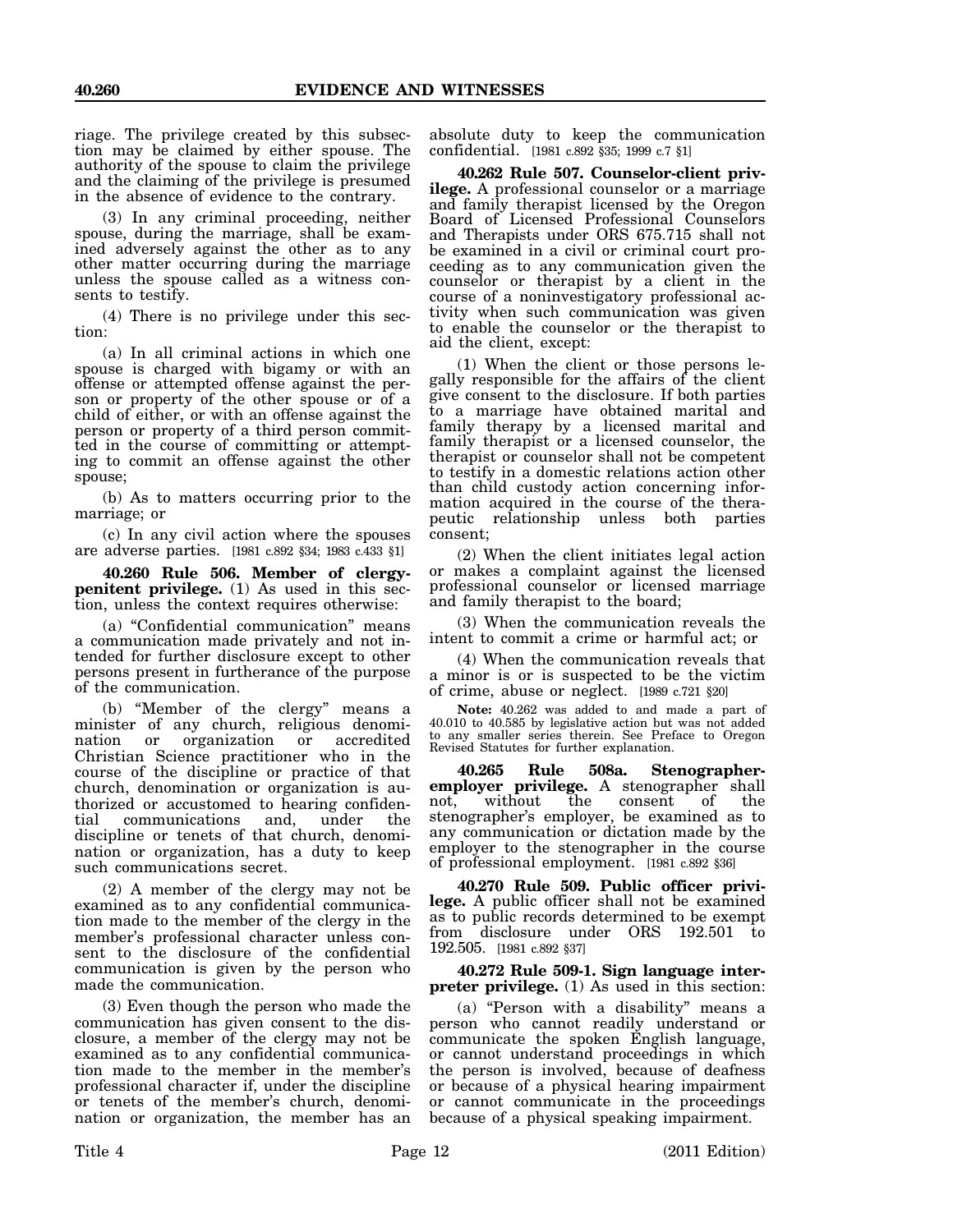statements of a person with a disability. (2) A person with a disability has a privilege to refuse to disclose and to prevent a sign language interpreter from disclosing any communications to which the person with a disability was a party that were made while the interpreter was providing interpretation services for the person with a disability. The privilege created by this section extends only to those communications between a person with a disability and another, and translated by the interpreter, that would otherwise be privileged under ORS 40.225 to 40.295. [1993 c.179 §2; 2007 c.70 §11]

**Note:** 40.272 was added to and made a part of 40.225 to 40.295 by legislative action but was not added to any smaller series therein. See Preface to Oregon Revised Statutes for further explanation.

**40.273 Rule 509-2. Non-Englishspeaking person-interpreter privilege.** (1) As used in this section:

(a) "Interpreter" means a person who translates conversations or other communications for a non-English-speaking person or translates the statements of a non-English-speaking person.

(b) "Non-English-speaking person" means a person who, by reason of place of birth or culture, speaks a language other than English and does not speak English with adequate ability to communicate in the proceedings.

(2) A non-English-speaking person has a privilege to refuse to disclose and to prevent an interpreter from disclosing any communications to which the non-English-speaking person was a party that were made while the interpreter was providing interpretation services for the non-English-speaking person. The privilege created by this section extends only to those communications between a non-English-speaking person and another, and translated by the interpreter, that would otherwise be privileged under ORS 40.225 to 40.295. [1993 c.179 §3]

**Note:** 40.273 was enacted into law by the Legislative Assembly but was not added to or made a part of ORS chapter 40 or any series therein by legislative action. See Preface to Oregon Revised Statutes for further explanation.

**40.275 Rule 510. Identity of informer.** (1) As used in this section, "unit of government" means:

(a) The federal government or any state or political subdivision thereof;

(b) A university that has commissioned police officers under ORS 352.383; or

(c) A tribal government as defined in section 1, chapter 644, Oregon Laws 2011, if the information relates to or assists in an investigation conducted by an authorized tribal police officer as defined in section 1, chapter 644, Oregon Laws 2011.

(2) A unit of government has a privilege to refuse to disclose the identity of a person who has furnished information relating to or assisting in an investigation of a possible violation of law to a law enforcement officer or member of a legislative committee or its staff conducting an investigation.

(3) The privilege created by this section may be claimed by an appropriate representative of the unit of government if the information was furnished to an officer thereof.

(4) No privilege exists under this section:

(a) If the identity of the informer or the informer's interest in the subject matter of the communication has been disclosed to those who would have cause to resent the communication by a holder of the privilege or by the informer's own action, or if the informer appears as a witness for the unit of government.

(b) If it appears from the evidence in the case or from other showing by a party that an informer may be able to give testimony necessary to a fair determination of the issue of guilt or innocence in a criminal case or of a material issue on the merits in a civil case to which the unit of government is a party, and the unit of government invokes the privilege, and the judge gives the unit of government an opportunity to show in camera facts relevant to determining whether the informer can, in fact, supply that testimony. The showing will ordinarily be in the form of affidavits, but the judge may direct that testimony be taken if the judge finds that the matter cannot be resolved satisfactorily upon affidavit. If the judge finds that there is a reasonable probability that the informer can give the testimony, and the unit of government elects not to disclose identity of the informer, the judge on motion of the defendant in a criminal case shall dismiss the charges to which the testimony would relate, and the judge may do so on the judge's own motion. In civil cases, the judge may make any order that justice requires. Evidence submitted to the judge shall be sealed and preserved to be made available to the appellate court in the event of an appeal, and the contents shall not otherwise be revealed without consent of the unit of government. All counsel and parties shall be permitted to be present at every stage of proceedings under this paragraph except a showing in camera, at which no counsel or party shall be permitted to be present.

(c) If information from an informer is relied upon to establish the legality of the means by which evidence was obtained and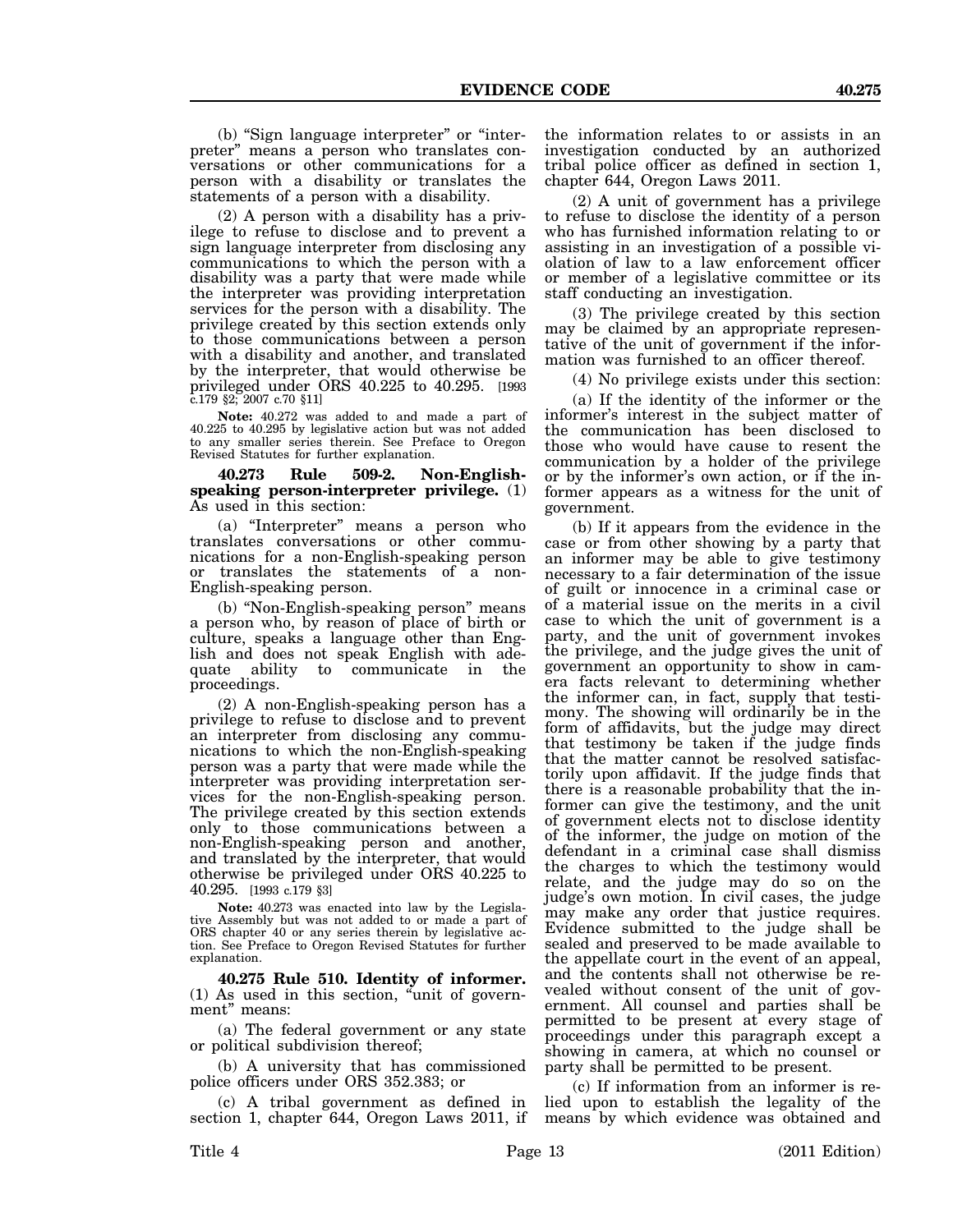the judge is not satisfied that the information was received from an informer reasonably believed to be reliable or credible. The judge may require the identity of the informer to be disclosed. The judge shall, on request of the unit of government, direct that the disclosure be made in camera. All counsel and parties concerned with the issue of legality shall be permitted to be present at every stage of proceedings under this paragraph except a disclosure in camera, at which no counsel or party shall be permitted to be present. If disclosure of the identity of the informer is made in camera, the record thereof shall be sealed and preserved to be made available to the appellate court in the event of an appeal, and the contents shall not otherwise be revealed without consent of the unit of government. [1981 c.892 §38; 2011 c.506 §2; 2011 c.644 §10]

**Note:** The amendments to 40.275 by section 37, chapter 644, Oregon Laws 2011, become operative July 1, 2015. See section 58, chapter 644, Oregon Laws 2011, as amended by section 77, chapter 644, Oregon Laws 2011. The text that is operative on and after July 15, 2015, is set forth for the user's convenience.

**40.275.** (1) As used in this section, "unit of government" means:

(a) The federal government or any state or political subdivision thereof; or

(b) A university that has commissioned police officers under ORS 352.383.

(2) A unit of government has a privilege to refuse to disclose the identity of a person who has furnished information relating to or assisting in an investigation of a possible violation of law to a law enforcement officer or member of a legislative committee or its staff conducting an investigation.

(3) The privilege created by this section may be claimed by an appropriate representative of the unit of government if the information was furnished to an officer thereof.

(4) No privilege exists under this section:

(a) If the identity of the informer or the informer's interest in the subject matter of the communication has been disclosed to those who would have cause to resent the communication by a holder of the privilege or by the informer's own action, or if the informer appears as a witness for the unit of government.

(b) If it appears from the evidence in the case or from other showing by a party that an informer may be able to give testimony necessary to a fair determination of the issue of guilt or innocence in a criminal case or of a material issue on the merits in a civil case to which the unit of government is a party, and the unit of government invokes the privilege, and the judge gives the unit of government an opportunity to show in camera facts relevant to determining whether the informer can, in fact, supply that testimony. The showing will ordinarily be in the form of affidavits, but the judge may direct that testimony be taken if the judge finds that the matter cannot be resolved satisfactorily upon affidavit. If the judge finds that there is a reasonable probability that the informer can give the testimony, and the unit of government elects not to disclose identity of the informer, the judge on motion of the defendant in a criminal case shall dismiss the charges to which the testimony would relate, and the judge may do so on the judge's own motion. In civil cases, the

judge may make any order that justice requires. Evidence submitted to the judge shall be sealed and preserved to be made available to the appellate court in the event of an appeal, and the contents shall not otherwise be revealed without consent of the unit of government. All counsel and parties shall be permitted to be present at every stage of proceedings under this paragraph except a showing in camera, at which no counsel or party shall be permitted to be present.

(c) If information from an informer is relied upon to establish the legality of the means by which evidence was obtained and the judge is not satisfied that the information was received from an informer reasonably believed to be reliable or credible. The judge may require the identity of the informer to be disclosed. The judge shall, on request of the unit of government, direct that the disclosure be made in camera. All counsel and parties concerned with the issue of legality shall be permitted to be present at every stage of proceedings under this paragraph except a disclosure in camera, at which no counsel or party shall be permitted to be present. If disclosure of the identity of the informer is made in camera, the record thereof shall be sealed and preserved to be made available to the appellate court in the event of an appeal, and the contents shall not otherwise be revealed without consent of the unit of government.

**40.280 Rule 511. Waiver of privilege by voluntary disclosure.** A person upon whom ORS 40.225 to 40.295 confer a privilege against disclosure of the confidential matter or communication waives the privilege if the person or the person's predecessor while holder of the privilege voluntarily discloses or consents to disclosure of any significant part of the matter or communication. This section does not apply if the disclosure is itself a privileged communication. Voluntary disclosure does not occur with the mere commencement of litigation or, in the case of a deposition taken for the purpose of perpetuating testimony, until the offering of the deposition as evidence. Voluntary disclosure does not occur when representatives of the news media are allowed to attend executive sessions of the governing body of a public body as provided in ORS 192.660 (4), or when representatives of the news media disclose information after the governing body has prohibited disclosure of the information under ORS 192.660 (4). Voluntary disclosure does occur, as to psychotherapists in the case of a mental or emotional condition and physicians in the case of a physical condition upon the holder's offering of any person as a witness who testifies as to the condition. [1981 c.892 §39; 2003 c.259 §1]

**40.285 Rule 512. Privileged matter disclosed under compulsion or without opportunity to claim privilege.** Evidence of a statement or other disclosure of privileged matter is not admissible against the holder of the privilege if the disclosure was:

(1) Compelled erroneously; or

(2) Made without opportunity to claim the privilege. [1981 c.892 §40]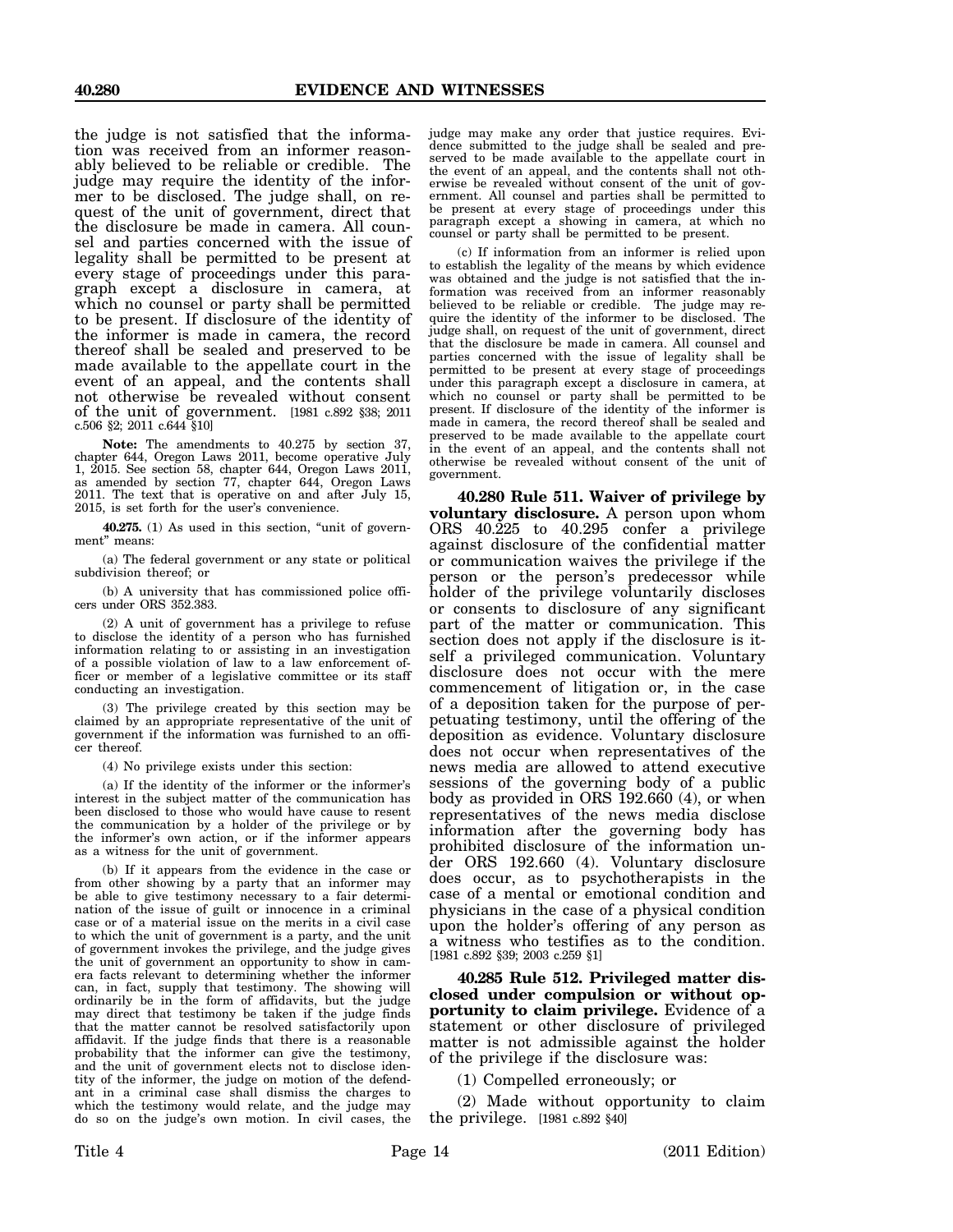counsel. No inference may be drawn from a claim of privilege. (2) In jury cases, proceedings shall be conducted, to the extent practicable, so as to facilitate the making of claims of privilege without the knowledge of the jury.

(3) Upon request, any party against whom the jury might draw an adverse inference from a claim of privilege is entitled to an instruction that no inference may be drawn therefrom. [1981 c.892 §41]

**40.295 Rule 514. Effect on existing privileges.** Unless expressly repealed by section 98, chapter 892, Oregon Laws 1981, all existing privileges either created under the Constitution or statutes of the State of Oregon or developed by the courts of Oregon are recognized and shall continue to exist until changed or repealed according to law. [1981 c.892 §42]

#### **WITNESSES**

**40.310 Rule 601. General rule of competency.** Except as provided in ORS 40.310 to 40.335, any person who, having organs of sense can perceive, and perceiving can make known the perception to others, may be a witness. [1981 c.892 §43]

**40.315 Rule 602. Lack of personal knowledge.** Subject to the provisions of ORS 40.415, a witness may not testify to a matter unless evidence is introduced sufficient to support a finding that the witness has personal knowledge of the matter. Evidence to prove personal knowledge may, but need not, consist of the testimony of the witness. [1981 c.892 §44]

**40.320 Rule 603. Oath or affirmation.** (1) Before testifying, every witness shall be required to declare that the witness will testify truthfully, by oath or affirmation administered in a form calculated to awaken the conscience of the witness and impress the mind of the witness with the duty to do so.

(2) An oath may be administered as follows: The person who swears holds up one hand while the person administering the oath asks: "Under penalty of perjury, do you solemnly swear that the evidence you shall give in the issue (or matter) now pending between \_\_\_\_\_\_\_\_ and \_\_\_\_\_\_\_ shall be the truth, the whole truth and nothing but the truth, so help you God?" If the oath is administered to any other than a witness, the same form and manner may be used. The person swearing must answer in an affirmative manner.

(3) An affirmation may be administered as follows: The person who affirms holds up one hand while the person administering the affirmation asks: "Under penalty of perjury, do you promise that the evidence you shall give in the issue (or matter) now pending between \_\_\_\_\_\_\_\_ and \_\_\_\_\_\_\_ shall be the truth, the whole truth and nothing but the truth?" If the affirmation is administered to any other than a witness, the same form and manner may be used. The person affirming must answer in an affirmative manner. [1981 c.892 §45]

**40.325 Rule 604. Interpreters.** Except as provided in ORS 45.275 (8), an interpreter is subject to the provisions of the Oregon Evidence Code relating to qualification as an expert and the administration of an oath or affirmation that the interpreter will make a true and impartial interpretation of the proceedings in an understandable manner using the interpreter's best skills and judgment in accordance with the standards and ethics of the interpreter profession. [1981 c.892 §47; 1981 s.s. c.3 §138; 1989 c.224 §7; 1991 c.750 §7; 2001 c.242 §4; 2005 c.385 §3]

**40.330 Rule 605. Competency of judge as witness.** The judge presiding at the trial may not testify in that trial as a witness. No objection need be made in order to preserve the point. [1981 c.892 §48]

**40.335 Rule 606. Competency of juror as witness.** A member of the jury may not testify as a witness before that jury in the trial of the case in which the member has been sworn to sit as a juror. If the juror is called so to testify, the opposing party shall be afforded an opportunity to object out of the presence of the jury. [1981 c.892 §49]

**40.340** [1981 c.892 §50; repealed by 1987 c.352 §1]

**40.345 Rule 607. Who may impeach.** The credibility of a witness may be attacked by any party, including the party calling the witness. [1981 c.892 §51]

**40.350 Rule 608. Evidence of character and conduct of witness.** (1) The credibility of a witness may be attacked or supported by evidence in the form of opinion or reputation, but:

(a) The evidence may refer only to character for truthfulness or untruthfulness; and

(b) Evidence of truthful character is admissible only after the character of the witness for truthfulness has been attacked by opinion or reputation evidence or otherwise.

(2) Specific instances of the conduct of a witness, for the purpose of attacking or supporting the credibility of the witness, other than conviction of crime as provided in ORS 40.355, may not be proved by extrinsic evidence. Further, such specific instances of conduct may not, even if probative of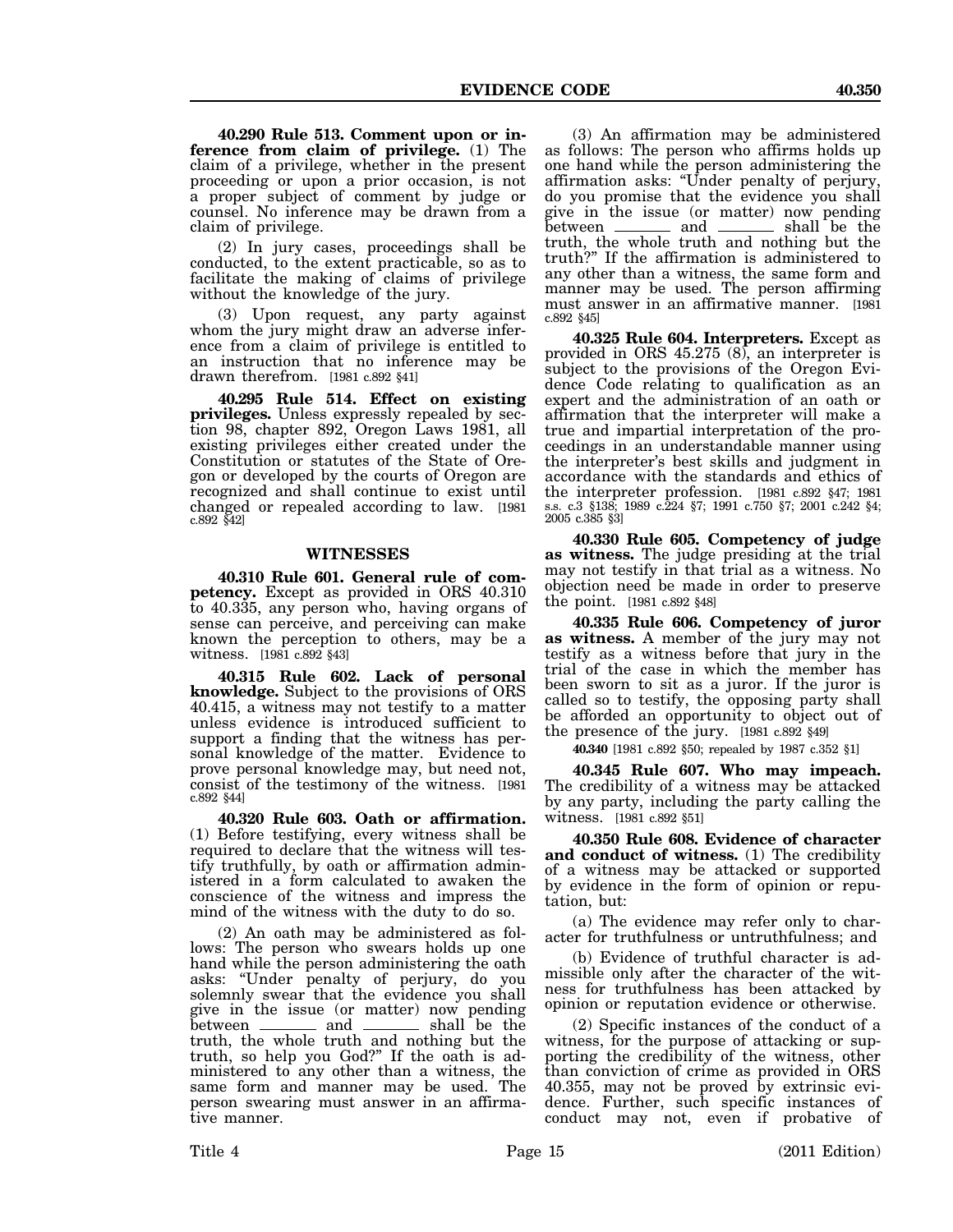truthfulness or untruthfulness, be inquired into on cross-examination of the witness. [1981 c.892 §52]

**40.355 Rule 609. Impeachment by evidence of conviction of crime; exceptions.** (1) For the purpose of attacking the credibility of a witness, evidence that the witness has been convicted of a crime shall be admitted if elicited from the witness or established by public record, but only if the crime:

(a) Was punishable by death or imprisonment in excess of one year under the law under which the witness was convicted; or

(b) Involved false statement or dishonesty.

 $(2)(a)$  If a defendant is charged with one or more of the crimes listed in paragraph (b) of this subsection, and the defendant is a witness, evidence that the defendant has been convicted of committing one or more of the following crimes against a family or household member, as defined in ORS 135.230, may be elicited from the defendant, or established by public record, and admitted into evidence for the purpose of attacking the credibility of the defendant:

(A) Assault in the fourth degree under ORS 163.160.

(B) Menacing under ORS 163.190.

(C) Harassment under ORS 166.065.

(D) Attempted assault in the fourth degree under ORS 163.160 (1).

(E) Attempted assault in the fourth degree under ORS 163.160 (3).

(F) Strangulation under ORS 163.187.

(G) The statutory counterpart in another jurisdiction to a crime listed in this paragraph.

(b) Evidence may be admitted into evidence for the purpose of attacking the credibility of a defendant under the provisions of this subsection only if the defendant is charged with committing one or more of the following crimes against a family or household member, as defined in ORS 135.230:

(A) Aggravated murder under ORS 163.095.

(B) Murder under ORS 163.115.

(C) Manslaughter in the first degree under ORS 163.118.

(D) Manslaughter in the second degree under ORS 163.125.

(E) Assault in the first degree under ORS 163.185.

(F) Assault in the second degree under ORS 163.175.

(G) Assault in the third degree under ORS 163.165.

(H) Assault in the fourth degree under ORS 163.160.

(I) Rape in the first degree under ORS 163.375  $(1)(a)$ .

(J) Sodomy in the first degree under ORS 163.405 (1)(a).

(K) Unlawful sexual penetration in the first degree under ORS  $16\overline{3}$ .411  $(1)(a)$ .

(L) Sexual abuse in the first degree under ORS 163.427 (1)(a)(B).

(M) Kidnapping in the first degree under ORS 163.235.

(N) Kidnapping in the second degree under ORS 163.225.

(O) Burglary in the first degree under ORS 164.225.

(P) Coercion under ORS 163.275.

(Q) Stalking under ORS 163.732.

(R) Violating a court's stalking protective order under ORS 163.750.

(S) Menacing under ORS 163.190.

(T) Harassment under ORS 166.065.

(U) Strangulation under ORS 163.187.

(V) Attempting to commit a crime listed in this paragraph.

(3) Evidence of a conviction under this section is not admissible if:

(a) A period of more than 15 years has elapsed since the date of the conviction or of the release of the witness from the confinement imposed for that conviction, whichever is the later date; or

(b) The conviction has been expunged by pardon, reversed, set aside or otherwise rendered nugatory.

(4) When the credibility of a witness is attacked by evidence that the witness has been convicted of a crime, the witness shall be allowed to explain briefly the circumstances of the crime or former conviction; once the witness explains the circumstances, the opposing side shall have the opportunity to rebut the explanation.

(5) The pendency of an appeal therefrom does not render evidence of a conviction inadmissible. Evidence of the pendency of an appeal is admissible.

(6) An adjudication by a juvenile court that a child is within its jurisdiction is not a conviction of a crime.

(7) A conviction of any of the statutory counterparts of offenses designated as violations as described in ORS 153.008 may not be used to impeach the character of a witness in any criminal or civil action or proceeding. [1981 c.892 §53; 1987 c.2 §9; subsection (6) of 1993 Edition enacted as 1993 c.379 §4; 1999 c.1051 §121; 2001 c.714 §1; 2003 c.577 §3; 2009 c.56 §1]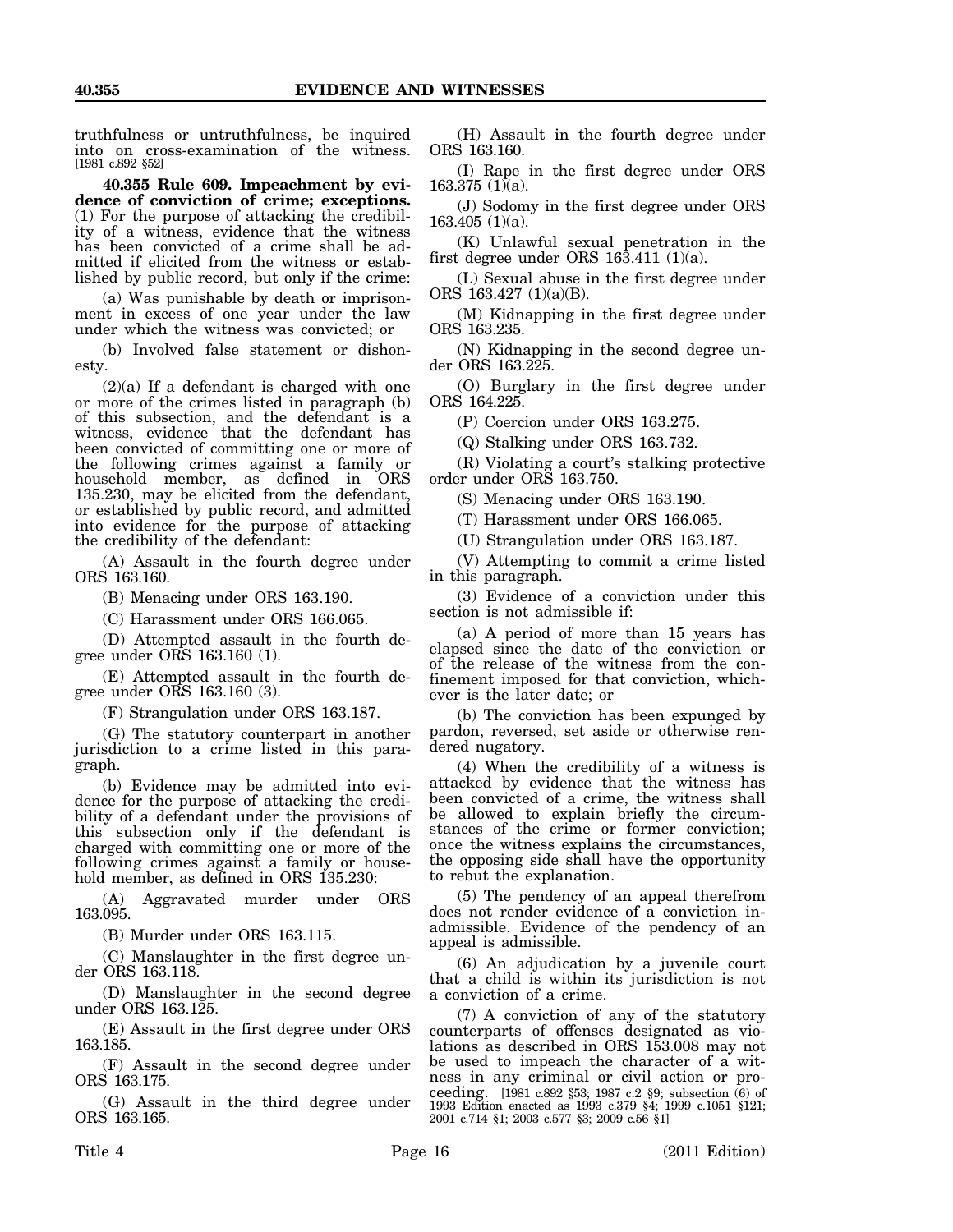**Note:** 40.355 (7) was enacted into law by the Legislative Assembly but was not added to or made a part of ORS chapter 40 or any series therein by legislative action. See Preface to Oregon Revised Statutes for further explanation.

**40.360 Rule 609-1. Impeachment for** bias or interest. (1) The credibility of a witness may be attacked by evidence that the witness engaged in conduct or made statements showing bias or interest. In examining a witness concerning a prior statement made by the witness, whether written or not, the statement need not be shown nor its contents disclosed to the witness at that time, but on request the statement shall be shown or disclosed to the opposing party.

(2) If a witness fully admits the facts claimed to show the bias or interest of the witness, additional evidence of that bias or interest shall not be admitted. If the witness denies or does not fully admit the facts claimed to show bias or interest, the party attacking the credibility of the witness may then offer evidence to prove those facts.

(3) Evidence to support or rehabilitate a witness whose credibility has been attacked by evidence of bias or interest shall be limited to evidence showing a lack of bias or interest. [1981 c.892 §54; 1999 c.100 §1]

**40.365 Rule 610. Religious beliefs or opinions.** Evidence of the beliefs or opinions of a witness on matters of religion is not admissible for the purpose of showing that by reason of their nature the credibility of the witness is impaired or enhanced. [1981 c.892 §54a]

**40.370 Rule 611. Mode and order of interrogation and presentation.** (1) The court shall exercise reasonable control over the mode and order of interrogating witnesses and presenting evidence so as to make the interrogation and presentation effective for the ascertainment of the truth, avoid needless consumption of time and protect witnesses from harassment or undue embarrassment.

(2) Cross-examination should be limited to the subject matter of the direct examination and matters affecting the credibility of the witness. The court may, in the exercise of discretion, permit inquiry into additional matters as if on direct examination.

(3) Leading questions should not be used on the direct examination of a witness except as may be necessary to develop the witness' testimony. Ordinarily leading questions should be permitted on cross-examination. When a party calls a hostile witness, an adverse party, or a witness identified with an adverse party, interrogation may be by leading questions. [1981 c.892 §54b]

**40.375 Rule 612. Writing used to refresh memory.** If a witness uses a writing to refresh memory for the purpose of testifying, either while testifying or before testifying if the court in its discretion determines it is necessary in the interests of justice, an adverse party is entitled to have the writing produced at the hearing, to inspect it, to cross-examine the witness thereon, and to introduce into evidence those portions which relate to the testimony of the witness. If it is claimed that the writing contains matters not related to the subject matter of the testimony, the court shall examine the writing in camera, excise any portions not so related, and order delivery of the remainder to the party entitled thereto. Any portion withheld over objections shall be preserved and made available to the appellate court in the event of an appeal. If a writing is not produced or delivered pursuant to order under this section, the court shall make any order justice requires, except that in criminal cases when the prosecution elects not to comply the order shall be one striking the testimony or, if the court in its discretion determines that the interests of justice so require, declaring a mistrial. [1981 c.892 §55]

**40.380 Rule 613. Prior statements of witnesses.** (1) In examining a witness concerning a prior statement made by the witness, whether written or not, the statement need not be shown nor its contents disclosed to the witness at that time, but on request the same shall be shown or disclosed to opposing counsel.

(2) Extrinsic evidence of a prior inconsistent statement by a witness is not admissible unless the witness is afforded an opportunity to explain or deny the same and the opposite party is afforded an opportunity to interrogate the witness thereon, or the interests of justice otherwise require. This provision does not apply to admissions of a party-opponent as defined in ORS 40.450. [1981 c.892 §55a; 1983 c.433 §2; 1983 c.740 §5]

**40.385 Rule 615. Exclusion of witnesses.** At the request of a party the court may order witnesses excluded until the time of final argument, and it may make the order of its own motion. This rule does not authorize exclusion of:

(1) A party who is a natural person;

(2) An officer or employee of a party which is not a natural person designated as its representative by its attorney;

(3) A person whose presence is shown by a party to be essential to the presentation of the party's cause; or

(4) The victim in a criminal case. [1981 c.892 §56; 1987 c.2 §5; 2003 c.14 §20]

Title 4 Page 17 (2011 Edition)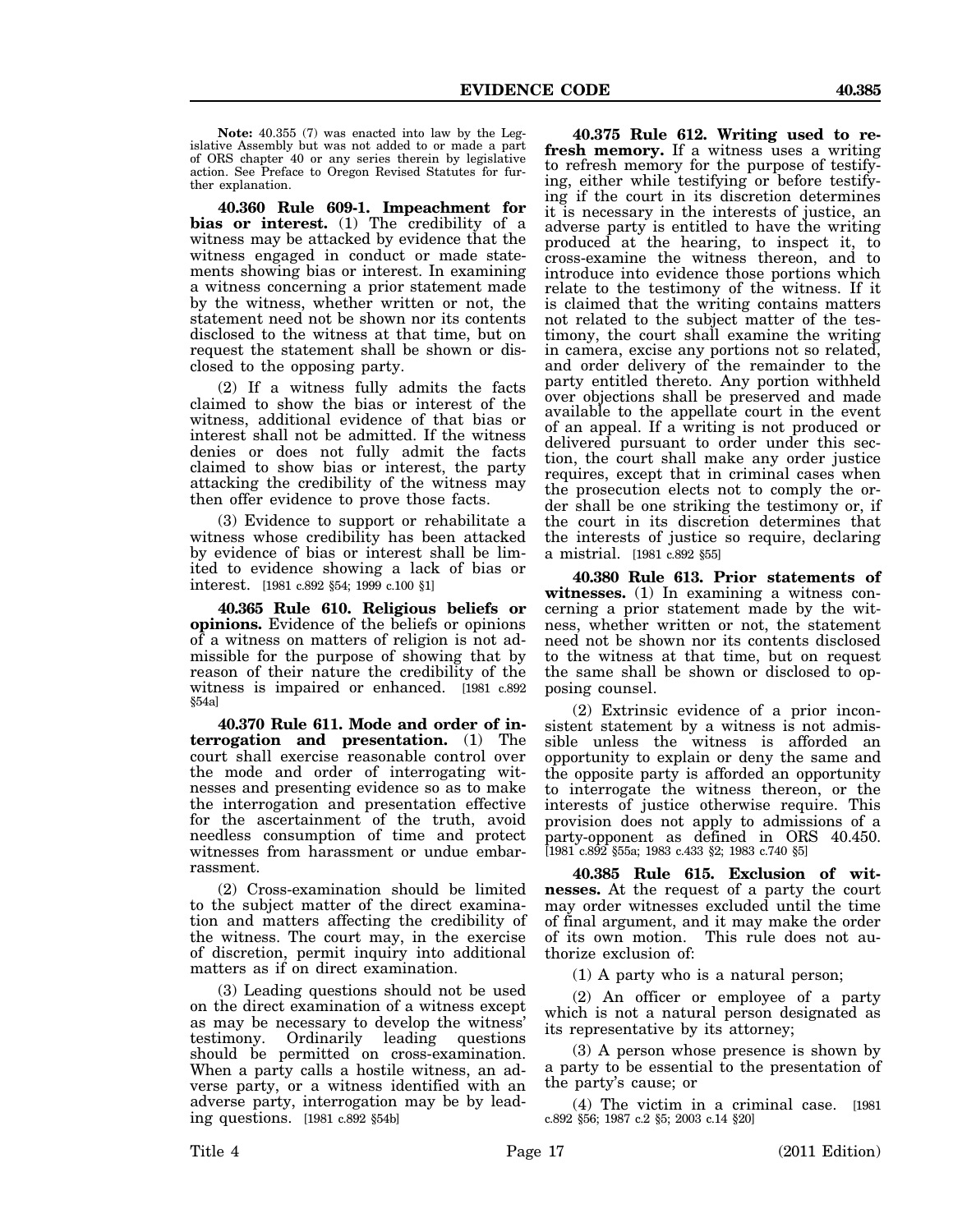### **OPINIONS AND EXPERT TESTIMONY**

**40.405 Rule 701. Opinion testimony by lay witnesses.** If the witness is not testifying as an expert, testimony of the witness in the form of opinions or inferences is limited to those opinions or inferences which are:

(1) Rationally based on the perception of the witness; and

(2) Helpful to a clear understanding of testimony of the witness or the determination of a fact in issue.  $[1981 c.892 §57]$ 

**40.410 Rule 702. Testimony by experts.** If scientific, technical or other specialized knowledge will assist the trier of fact to understand the evidence or to determine a fact in issue, a witness qualified as an expert by knowledge, skill, experience, training or education may testify thereto in the form of an opinion or otherwise. [1981 c.892 §58]

**40.415 Rule 703. Bases of opinion testimony by experts.** The facts or data in the particular case upon which an expert bases an opinion or inference may be those perceived by or made known to the expert at or before the hearing. If of a type reasonably relied upon by experts in the particular field in forming opinions or inferences upon the subject, the facts or data need not be admissible in evidence. [1981 c.892 §59]

**40.420 Rule 704. Opinion on ultimate issue.** Testimony in the form of an opinion or inference otherwise admissible is not objectionable because it embraces an ultimate issue to be decided by the trier of fact. [1981 c.892 §60]

**40.425 Rule 705. Disclosure of fact or data underlying expert opinion.** An expert may testify in terms of opinion or inference and give reasons therefor without prior disclosure of the underlying facts or data, unless the court requires otherwise. The expert may in any event be required to disclose the<br>underlying facts or data on crossunderlying examination. [1981 c.892 §61]

**40.430 Rule 706. Impeachment of expert witness by learned treatise.** Upon cross-examination, an expert witness may be questioned concerning statements contained in a published treatise, periodical or pamphlet on a subject of history, medicine or other science or art if the treatise, periodical or pamphlet is established as a reliable authority. A treatise, periodical or pamphlet may be established as a reliable authority by the testimony or admission of the witness, by other expert testimony or by judicial notice. Statements contained in a treatise, periodical or pamphlet established as a reliable authority may be used for purposes of impeachment but may not be introduced as substantive evidence. [1999 c.85 §2]

#### **HEARSAY**

**40.450 Rule 801. Definitions for ORS 40.450 to 40.475.** As used in ORS 40.450 to 40.475, unless the context requires otherwise:

 $(1)$  A "statement" is:

(a) An oral or written assertion; or

(b) Nonverbal conduct of a person, if intended as an assertion.

(2) A "declarant" is a person who makes a statement.

(3) "Hearsay" is a statement, other than one made by the declarant while testifying at the trial or hearing, offered in evidence to prove the truth of the matter asserted.

(4) A statement is not hearsay if:

(a) The declarant testifies at the trial or hearing and is subject to cross-examination concerning the statement, and the statement is:

(A) Inconsistent with the testimony of the witness and was given under oath subject to the penalty of perjury at a trial, hearing or other proceeding, or in a deposition;

(B) Consistent with the testimony of the witness and is offered to rebut an inconsistent statement or an express or implied charge against the witness of recent fabrication or improper influence or motive; or

(C) One of identification of a person made after perceiving the person.

(b) The statement is offered against a party and is:

(A) That party's own statement, in either an individual or a representative capacity;

(B) A statement of which the party has manifested the party's adoption or belief in its truth;

(C) A statement by a person authorized by the party to make a statement concerning the subject;

(D) A statement by the party's agent or servant concerning a matter within the scope of the agency or employment, made during the existence of the relationship; or

(E) A statement by a coconspirator of a party during the course and in furtherance of the conspiracy.

(c) The statement is made in a deposition taken in the same proceeding pursuant to ORCP 39 I. [1981 c.892 §62; 1987 c.275 §3]

**40.455 Rule 802. Hearsay rule.** Hearsay is not admissible except as provided in ORS 40.450 to 40.475 or as otherwise provided by law. [1981 c.892 §63]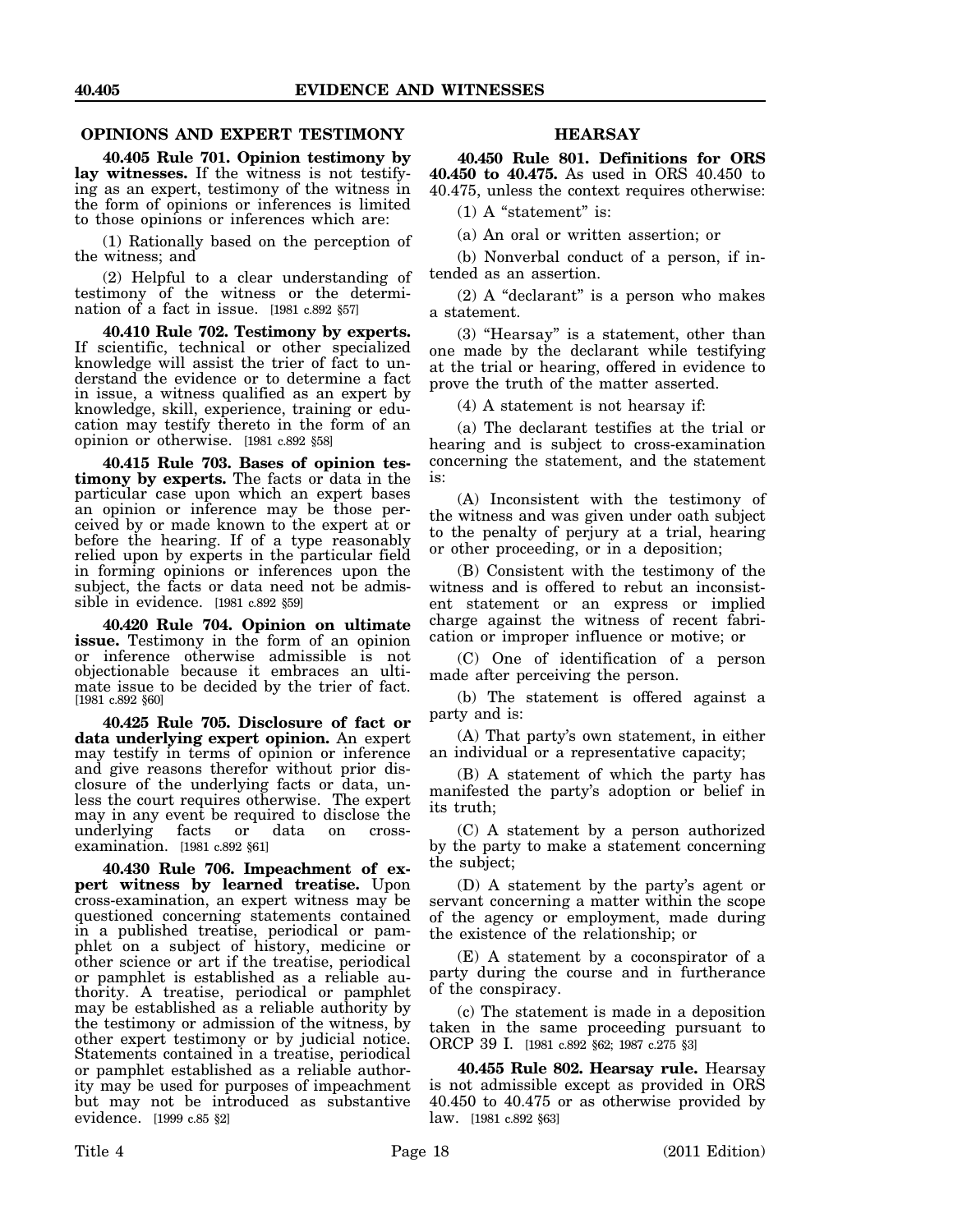**40.460 Rule 803. Hearsay exceptions; availability of declarant immaterial.** The following are not excluded by ORS 40.455, even though the declarant is available as a witness:

(1) (Reserved.)

(2) A statement relating to a startling event or condition made while the declarant was under the stress of excitement caused by the event or condition.

(3) A statement of the declarant's then existing state of mind, emotion, sensation or physical condition, such as intent, plan, motive, design, mental feeling, pain or bodily health, but not including a statement of memory or belief to prove the fact remembered or believed unless it relates to the execution, revocation, identification, or terms of the declarant's will.

(4) Statements made for purposes of medical diagnosis or treatment and describing medical history, or past or present symptoms, pain or sensations, or the inception or general character of the cause or external source thereof insofar as reasonably pertinent to diagnosis or treatment.

(5) A memorandum or record concerning a matter about which a witness once had knowledge but now has insufficient recollection to enable the witness to testify fully and accurately, shown to have been made or adopted by the witness when the matter was fresh in the memory of the witness and to reflect that knowledge correctly. If admitted, the memorandum or record may be read into evidence but may not itself be received as an exhibit unless offered by an adverse party.

(6) A memorandum, report, record, or data compilation, in any form, of acts, events, conditions, opinions, or diagnoses, made at or near the time by, or from information transmitted by, a person with knowledge, if kept in the course of a regularly conducted business activity, and if it was the regular practice of that business activity to make the memorandum, report, record, or data compilation, all as shown by the testimony of the custodian or other qualified witness, unless the source of information or the method of circumstances of preparation indicate lack of trustworthiness. The term "business" as used in this subsection includes business, institution, association, profession, occupation, and calling of every kind, whether or not conducted for profit.

(7) Evidence that a matter is not included in the memoranda, reports, records, or data compilations, and in any form, kept in accordance with the provisions of subsection (6) of this section, to prove the nonoccurrence or nonexistence of the matter, if the matter was of a kind of which a memorandum, report, record, or data compilation was regularly made and preserved, unless the sources of information or other circumstances indicate lack of trustworthiness.

(8) Records, reports, statements or data compilations, in any form, of public offices or agencies, including federally recognized American Indian tribal governments, setting forth:

(a) The activities of the office or agency;

(b) Matters observed pursuant to duty imposed by law as to which matters there was a duty to report, excluding, in criminal cases, matters observed by police officers and other law enforcement personnel;

(c) In civil actions and proceedings and against the government in criminal cases, factual findings, resulting from an investigation made pursuant to authority granted by law, unless the sources of information or other circumstances indicate lack of trustworthiness; or

(d) In civil actions and criminal proceedings, a sheriff's return of service.

(9) Records or data compilations, in any form, of births, fetal deaths, deaths or marriages, if the report thereof was made to a public office, including a federally recognized American Indian tribal government, pursuant to requirements of law.

(10) To prove the absence of a record, report, statement or data compilation, in any form, or the nonoccurrence or nonexistence of a matter of which a record, report, statement or data compilation, in any form, was regularly made and preserved by a public office or agency, including a federally recognized American Indian tribal government, evidence in the form of a certification in accordance with ORS 40.510, or testimony, that diligent search failed to disclose the record, report, statement or data compilation, or entry.

(11) Statements of births, marriages, divorces, deaths, legitimacy, ancestry, relationship by blood or marriage, or other similar facts of personal or family history, contained in a regularly kept record of a religious organization.

(12) A statement of fact contained in a certificate that the maker performed a marriage or other ceremony or administered a sacrament, made by a member of the clergy, a public official, an official of a federally recognized American Indian tribal government or any other person authorized by the rules or practices of a religious organization or by law to perform the act certified, and purporting to have been issued at the time of the act or within a reasonable time thereafter.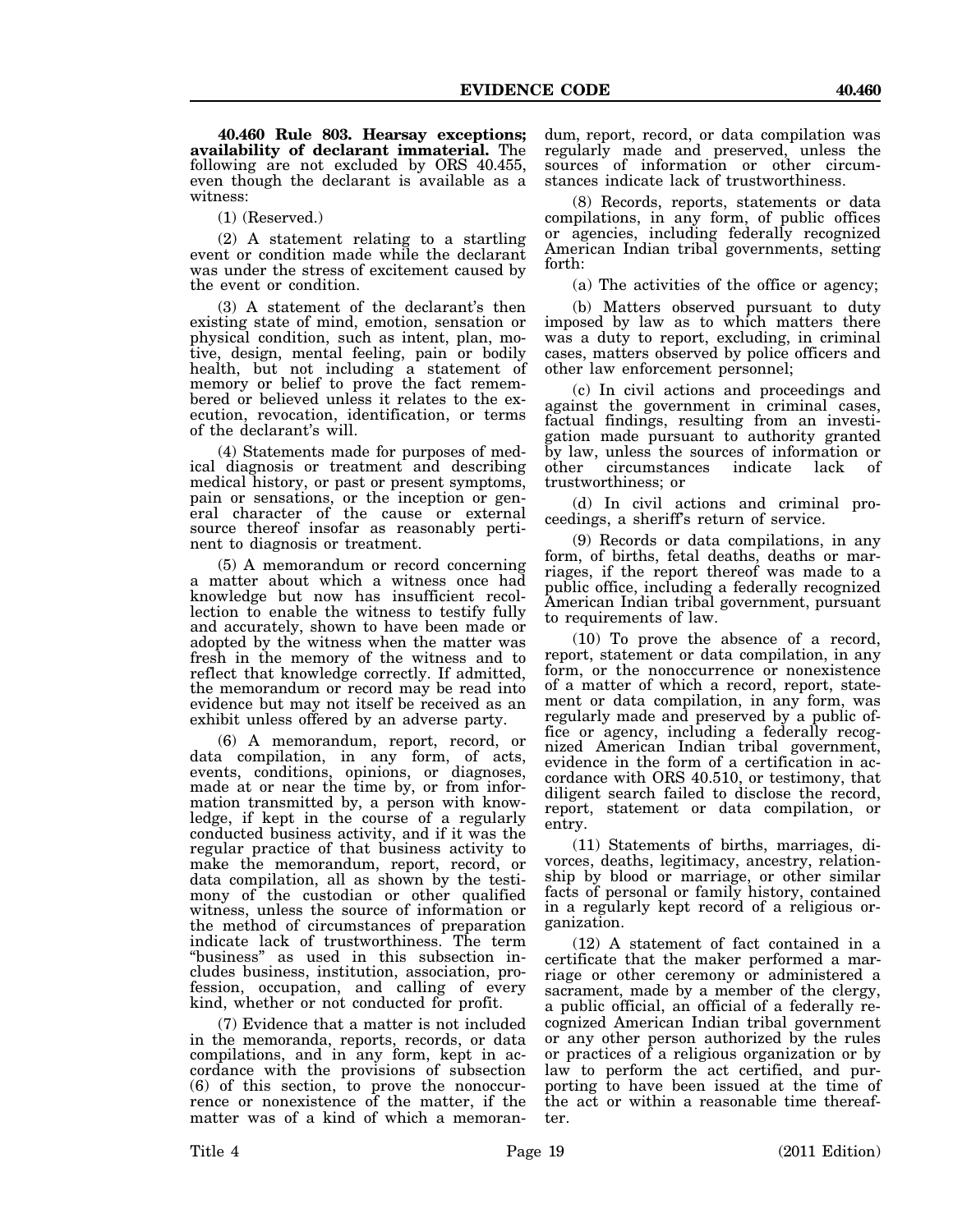(13) Statements of facts concerning personal or family history contained in family bibles, genealogies, charts, engravings on rings, inscriptions on family portraits, engravings on urns, crypts, or tombstones, or the like.

(14) The record of a document purporting to establish or affect an interest in property, as proof of content of the original recorded document and its execution and delivery by each person by whom it purports to have been executed, if the record is a record of a public office, including a federally recognized American Indian tribal government, and an applicable statute authorizes the recording of documents of that kind in that office.

(15) A statement contained in a document purporting to establish or affect an interest in property if the matter stated was relevant to the purpose of the document, unless dealings with the property since the document was made have been inconsistent with the truth of the statement or the purport of the document.

(16) Statements in a document in existence 20 years or more the authenticity of which is established.

(17) Market quotations, tabulations, lists, directories, or other published compilations, generally used and relied upon by the public or by persons in particular occupations.

(18) (Reserved.)

(18a)(a) A complaint of sexual misconduct, complaint of abuse as defined in ORS 107.705 or 419B.005, complaint of abuse of an elderly person, as those terms are defined in ORS 124.050, or a complaint relating to a violation of ORS 163.205 or 164.015 in which a person 65 years of age or older is the victim, made by the witness after the commission of the alleged misconduct or abuse at issue. Except as provided in paragraph (b) of this subsection, such evidence must be confined to the fact that the complaint was made.

(b) A statement made by a person concerning an act of abuse as defined in ORS 107.705 or 419B.005, a statement made by a person concerning an act of abuse of an elderly person, as those terms are defined in ORS 124.050, or a statement made by a person concerning a violation of ORS 163.205 or 164.015 in which a person 65 years of age or older is the victim, is not excluded by ORS 40.455 if the declarant either testifies at the proceeding and is subject to crossexamination, or is unavailable as a witness but was chronologically or mentally under 12 years of age when the statement was made or was 65 years of age or older when the statement was made. However, if a declarant is unavailable, the statement may be admitted in evidence only if the proponent establishes that the time, content and circumstances of the statement provide indicia of reliability, and in a criminal trial that there is corroborative evidence of the act of abuse and of the alleged perpetrator's opportunity to participate in the conduct and that the statement possesses indicia of reliability as is constitutionally required to be admitted. No statement may be admitted under this paragraph unless the proponent of the statement makes known to the adverse party the proponent's intention to offer the statement and the particulars of the statement no later than 15 days before trial, except for good cause shown. For purposes of this paragraph, in addition to those situations described in ORS 40.465 (1), the declarant shall be considered "unavailable" if the declarant has a substantial lack of memory of the subject matter of the statement, is presently incompetent to testify, is unable to communicate about the abuse or sexual conduct because of fear or other similar reason or is substantially likely, as established by expert testimony, to suffer lasting severe emotional trauma from testifying. Unless otherwise agreed by the parties, the court shall examine the declarant in chambers and on the record or outside the presence of the jury and on the record. The examination shall be conducted immediately prior to the commencement of the trial in the presence of the attorney and the legal guardian or other suitable person as designated by the court. If the declarant is found to be unavailable, the court shall then determine the admissibility of the evidence. The determinations shall be appealable under ORS  $138.060$   $(1)(c)$  or  $(2)(a)$ . The purpose of the examination shall be to aid the court in making its findings regarding the availability of the declarant as a witness and the reliability of the statement of the declarant. In determining whether a statement possesses indicia of reliability under this paragraph, the court may consider, but is not limited to, the following factors:

(A) The personal knowledge of the declarant of the event;

(B) The age and maturity of the declarant or extent of disability if the declarant is a person with a developmental disability;

(C) Certainty that the statement was made, including the credibility of the person testifying about the statement and any motive the person may have to falsify or distort the statement;

(D) Any apparent motive the declarant may have to falsify or distort the event, including bias, corruption or coercion;

(E) The timing of the statement of the declarant;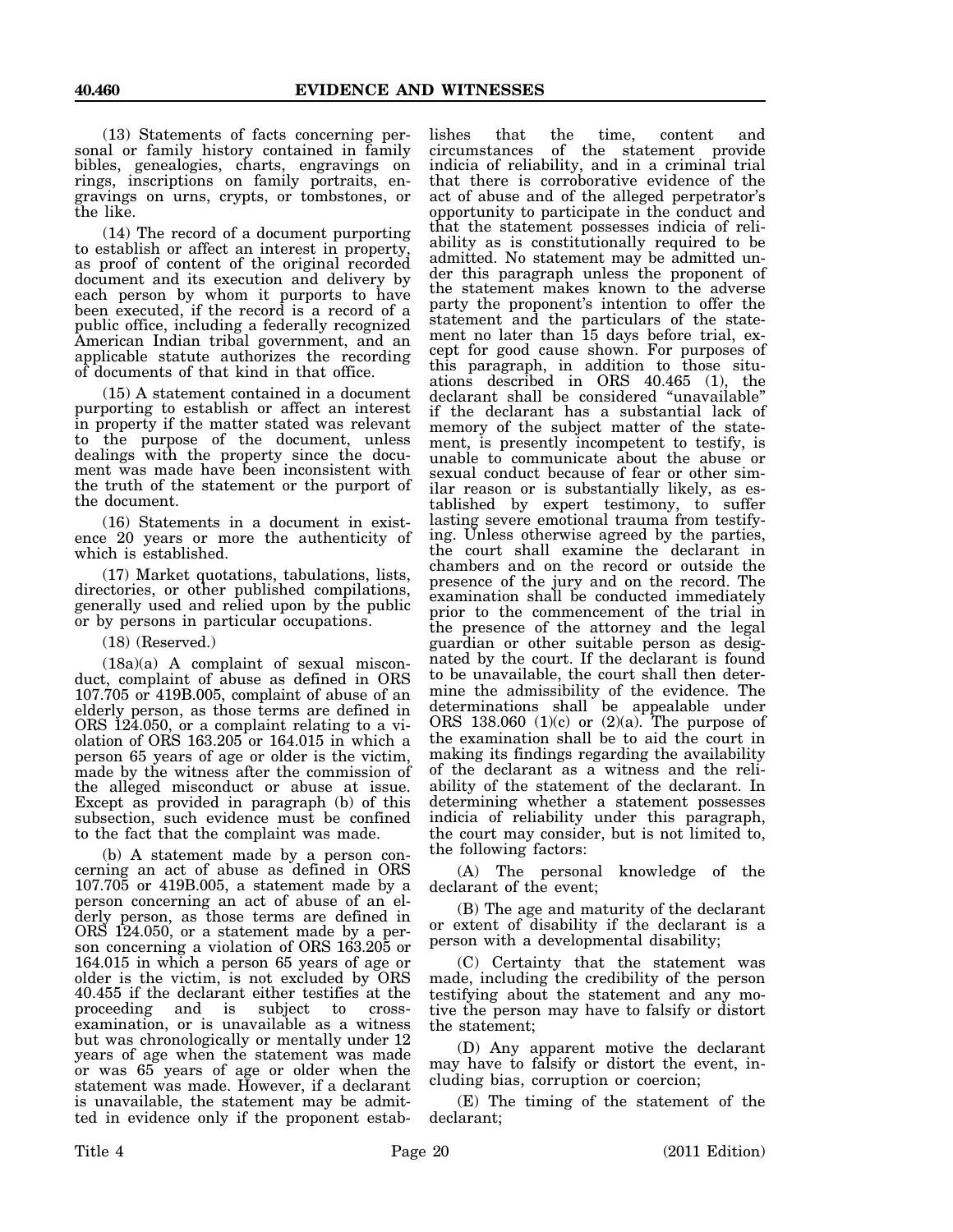(F) Whether more than one person heard the statement;

(G) Whether the declarant was suffering pain or distress when making the statement;

(H) Whether the declarant's young age or disability makes it unlikely that the declarant fabricated a statement that represents a graphic, detailed account beyond the knowledge and experience of the declarant;

(I) Whether the statement has internal consistency or coherence and uses terminology appropriate to the declarant's age or to the extent of the declarant's disability if the declarant is a person with a developmental disability;

(J) Whether the statement is spontaneous or directly responsive to questions; and

(K) Whether the statement was elicited by leading questions.

(c) This subsection applies to all civil, criminal and juvenile proceedings.

(d) This subsection applies to a child declarant, a declarant who is an elderly person as defined in ORS 124.050 or an adult declarant with a developmental disability. For the purposes of this subsection, "developmental disability" means any disability attributable to mental retardation, autism, cerebral palsy, epilepsy or other disabling neurological condition that requires training or support similar to that required by persons with mental retardation, if either of the following apply:

(A) The disability originates before the person attains 22 years of age, or if the disability is attributable to mental retardation the condition is manifested before the person attains 18 years of age, the disability can be expected to continue indefinitely, and the disability constitutes a substantial handicap to the ability of the person to function in society.

(B) The disability results in a significant subaverage general intellectual functioning with concurrent deficits in adaptive behavior that are manifested during the developmental period.

(19) Reputation among members of a person's family by blood, adoption or marriage, or among a person's associates, or in the community, concerning a person's birth, adoption, marriage, divorce, death, legitimacy, relationship by blood or adoption or marriage, ancestry, or other similar fact of a person's personal or family history.

(20) Reputation in a community, arising before the controversy, as to boundaries of or customs affecting lands in the community, and reputation as to events of general history important to the community or state or nation in which located.

(21) Reputation of a person's character among associates of the person or in the community.

(22) Evidence of a final judgment, entered after a trial or upon a plea of guilty, but not upon a plea of no contest, adjudging a person guilty of a crime other than a traffic offense, to prove any fact essential to sustain the judgment, but not including, when offered by the government in a criminal prosecution for purposes other than impeachment, judgments against persons other than the accused. The pendency of an appeal may be shown but does not affect admissibility.

(23) Judgments as proof of matters of personal, family or general history, or boundaries, essential to the judgment, if the same would be provable by evidence of reputation.

(24) Notwithstanding the limits contained in subsection (18a) of this section, in any proceeding in which a child under 12 years of age at the time of trial, or a person with a developmental disability as described in subsection (18a)(d) of this section, may be called as a witness to testify concerning an act of abuse, as defined in ORS 419B.005, or sexual conduct performed with or on the child or person with a developmental disability by another, the testimony of the child or person with a developmental disability taken by contemporaneous examination and crossexamination in another place under the supervision of the trial judge and communicated to the courtroom by closed-circuit television or other audiovisual means. Testimony will be allowed as provided in this subsection only if the court finds that there is a substantial likelihood, established by expert testimony, that the child or person with a developmental disability will suffer severe emotional or psychological harm if required to testify in open court. If the court makes such a finding, the court, on motion of a party, the child, the person with a developmental disability or the court in a civil proceeding, or on motion of the district attorney, the child or the person with a developmental disability in a criminal or juvenile proceeding, may order that the testimony of the child or the person with a developmental disability be taken as described in this subsection. Only the judge, the attorneys for the parties, the parties, individuals necessary to operate the equipment and any individual the court finds would contribute to the welfare and well-being of the child or person with a developmental disability may be present during the testimony of the child or person with a developmental disability.

(25)(a) Any document containing data prepared or recorded by the Oregon State Police pursuant to ORS 813.160  $(1)(b)(C)$  or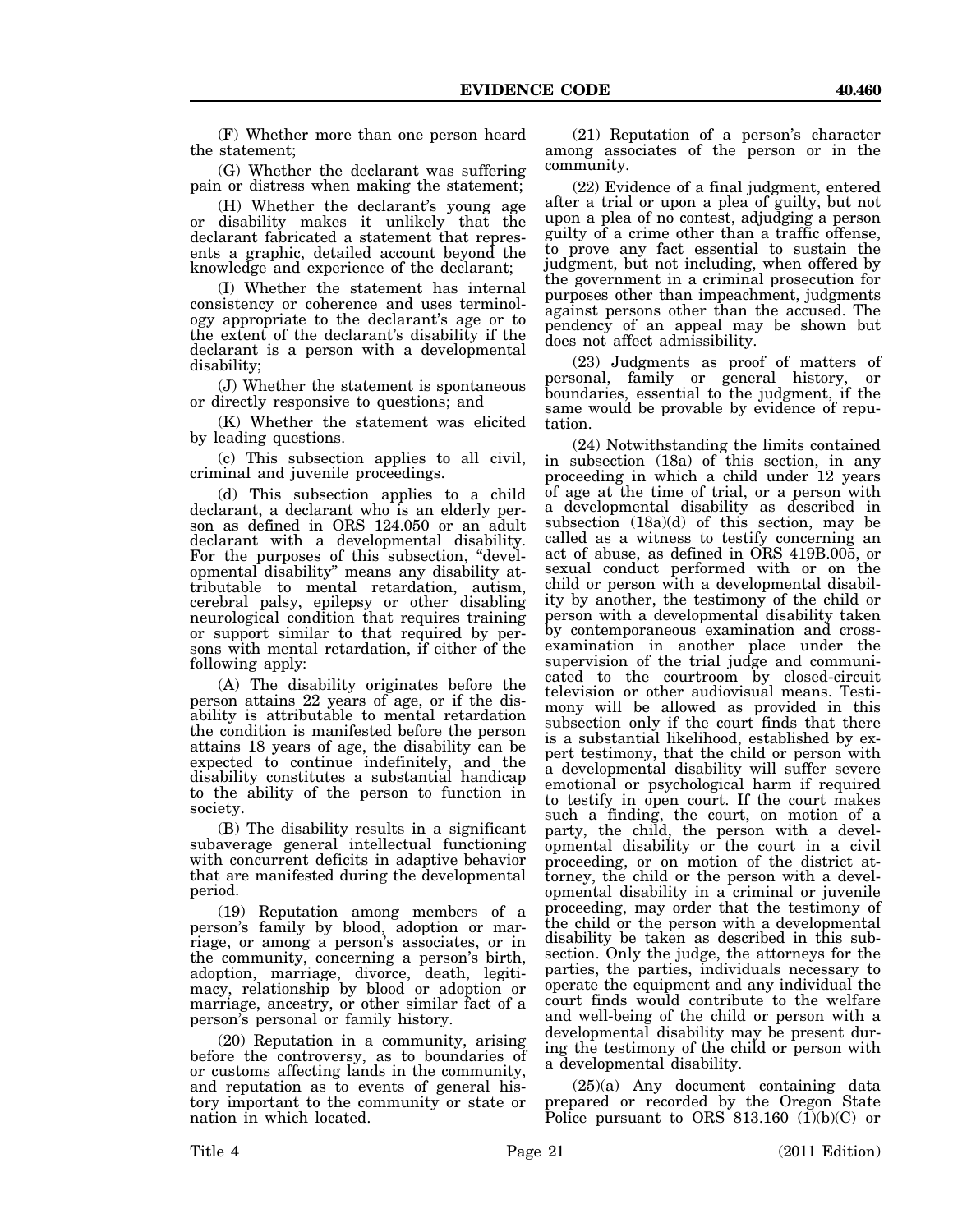(E), or pursuant to ORS 475.235 (4), if the document is produced by data retrieval from the Law Enforcement Data System or other computer system maintained and operated by the Oregon State Police, and the person retrieving the data attests that the information was retrieved directly from the system and that the document accurately reflects the data retrieved.

(b) Any document containing data prepared or recorded by the Oregon State Police that is produced by data retrieval from the Law Enforcement Data System or other computer system maintained and operated by the Oregon State Police and that is electronically transmitted through public or private computer networks under an electronic signature adopted by the Oregon State Police if the person receiving the data attests that the document accurately reflects the data received.

(c) Notwithstanding any statute or rule to the contrary, in any criminal case in which documents are introduced under the provisions of this subsection, the defendant may subpoena the analyst, as defined in ORS 475.235 (6), or other person that generated or keeps the original document for the purpose of testifying at the preliminary hearing and trial of the issue. Except as provided in ORS 44.550 to 44.566, no charge shall be made to the defendant for the appearance of the analyst or other person.

 $(26)(a)$  A statement that purports to narrate, describe, report or explain an incident of domestic violence, as defined in ORS 135.230, made by a victim of the domestic violence within 24 hours after the incident occurred, if the statement:

(A) Was recorded, either electronically or in writing, or was made to a peace officer as defined in ORS 161.015, corrections officer, youth correction officer, parole and probation officer, emergency medical services provider or firefighter; and

(B) Has sufficient indicia of reliability.

(b) In determining whether a statement has sufficient indicia of reliability under paragraph (a) of this subsection, the court shall consider all circumstances surrounding the statement. The court may consider, but is not limited to, the following factors in determining whether a statement has sufficient indicia of reliability:

(A) The personal knowledge of the declarant.

(B) Whether the statement is corroborated by evidence other than statements that are subject to admission only pursuant to this subsection.

(C) The timing of the statement.

(D) Whether the statement was elicited by leading questions.

(E) Subsequent statements made by the declarant. Recantation by a declarant is not sufficient reason for denying admission of a statement under this subsection in the absence of other factors indicating unreliability.

(27) A report prepared by a forensic scientist that contains the results of a presumptive test conducted by the forensic scientist as described in ORS 475.235, if the forensic scientist attests that the report accurately reflects the results of the presumptive test.

(28)(a) A statement not specifically covered by any of the foregoing exceptions but having equivalent circumstantial guarantees of trustworthiness, if the court determines that:

(A) The statement is relevant;

(B) The statement is more probative on the point for which it is offered than any other evidence that the proponent can procure through reasonable efforts; and

(C) The general purposes of the Oregon Evidence Code and the interests of justice will best be served by admission of the statement into evidence.

(b) A statement may not be admitted under this subsection unless the proponent of it makes known to the adverse party the intention to offer the statement and the particulars of it, including the name and address of the declarant, sufficiently in advance of the trial or hearing, or as soon as practicable after it becomes apparent that such statement is probative of the issues at hand, to provide the adverse party with a fair opportunity to prepare to meet it. [1981 c.892 §64; 1989 c.300 §1; 1989 c.881 §1; 1991 c.391 §1; 1995 c.200 §1; 1995 c.476 §1; 1995 c.804 §2; 1999 c.59 §13; 1999 c.674 §1; 1999 c.945 §1; 2001 c.104 §11; 2001 c.533 §1; 2001 c.870 §5; 2003 c.538 §2; 2005 c.118 §3; 2007 c.63 §2; 2007 c.70 §12; 2007 c.636 §3; 2009 c.610 §9; 2011 c.661 §14; 2011 c.703 §21]

**40.465 Rule 804. Hearsay exceptions when the declarant is unavailable.** (1) "Unavailability as a witness" includes situations in which the declarant:

(a) Is exempted by ruling of the court on the ground of privilege from testifying concerning the subject matter of a statement;

(b) Persists in refusing to testify concerning the subject matter of a statement despite an order of the court to do so;

(c) Testifies to a lack of memory of the subject matter of a statement;

(d) Is unable to be present or to testify at the hearing because of death or then existing physical or mental illness or infirmity; or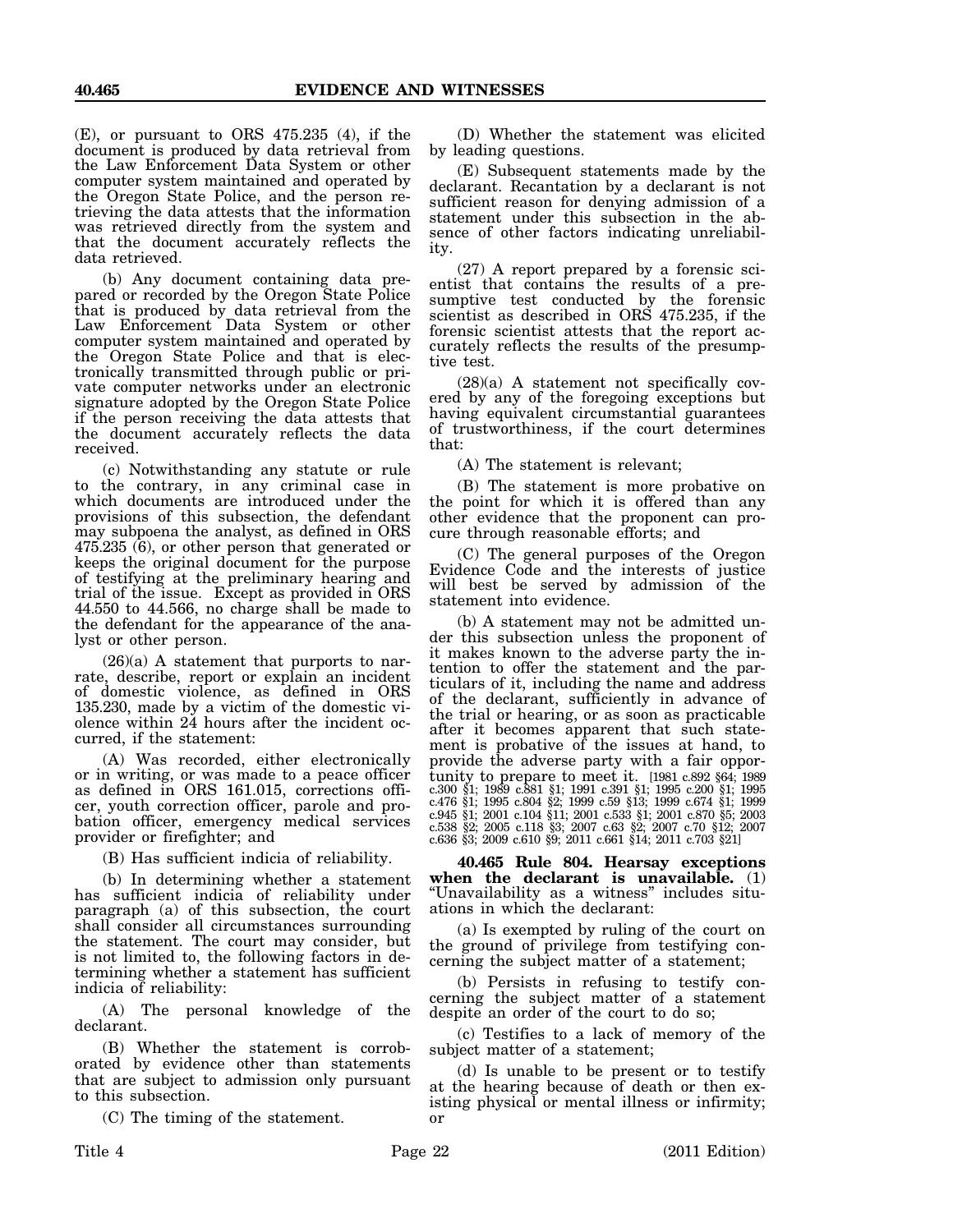(e) Is absent from the hearing and the proponent of the declarant's statement has been unable to procure the declarant's attendance (or in the case of an exception under subsection  $(3)(b)$ ,  $(c)$  or  $(d)$  of this section, the declarant's attendance or testimony) by process or other reasonable means.

(2) A declarant is not unavailable as a witness if the declarant's exemption, refusal, claim of lack of memory, inability, or absence is due to the procurement or wrongdoing of the proponent of the declarant's statement for the purpose of preventing the witness from attending or testifying.

(3) The following are not excluded by ORS 40.455 if the declarant is unavailable as a witness:

(a) Testimony given as a witness at another hearing of the same or a different proceeding, or in a deposition taken in compliance with law in the course of the same or another proceeding, if the party against whom the testimony is now offered, or, in a civil action or proceeding a predecessor in interest, had an opportunity and similar motive to develop the testimony by direct, cross, or redirect examination.

(b) A statement made by a declarant while believing that death was imminent, concerning the cause or circumstances of what the declarant believed to be impending death.

(c) A statement which was at the time of its making so far contrary to the declarant's pecuniary or proprietary interest, or so far tended to subject the declarant to civil or criminal liability, or to render invalid a claim by the declarant against another, that a reasonable person in the declarant's position would not have made the statement unless the person believed it to be true. A statement tending to expose the declarant to criminal liability and offered to exculpate the accused is not admissible unless corroborating circumstances clearly indicate the trustworthiness of the statement.

(d)(A) A statement concerning the declarant's own birth, adoption, marriage, divorce, legitimacy, relationship by blood or adoption or marriage, ancestry, or other similar fact of personal or family history, even though the declarant had no means of acquiring personal knowledge of the matter stated; or

(B) A statement concerning the foregoing matters, and death also, of another person, if the declarant was related to the other by blood, adoption, or marriage or was so intimately associated with the other's family as to be likely to have accurate information concerning the matter declared.

(e) A statement made at or near the time of the transaction by a person in a position to know the facts stated therein, acting in the person's professional capacity and in the ordinary course of professional conduct.

(f) A statement offered against a party who intentionally or knowingly engaged in criminal conduct that directly caused the death of the declarant, or directly caused the declarant to become unavailable as a witness because of incapacity or incompetence.

(g) A statement offered against a party who engaged in, directed or otherwise participated in wrongful conduct that was intended to cause the declarant to be unavailable as a witness, and did cause the declarant to be unavailable.

(h) A statement not specifically covered by any of the foregoing exceptions but having equivalent circumstantial guarantees of trustworthiness, if the court determines that (A) the statement is offered as evidence of a material fact; (B) the statement is more probative on the point for which it is offered than any other evidence which the proponent can procure through reasonable efforts; and (C) the general purposes of the Oregon Evidence Code and the interests of justice will best be served by admission of the statement into evidence. However, a statement may not be admitted under this paragraph unless the proponent of it makes known to the adverse party the intention to offer the statement and the particulars of it, including the name and address of the declarant, sufficiently in advance of the trial or hearing, or as soon as practicable after it becomes apparent that the statement is probative of the issues at hand, to provide the adverse party with a fair opportunity to prepare to meet it. [1981 c.892 §65; 2005 c.458 §1]

**40.470 Rule 805. Hearsay within hearsay.** Hearsay included within hearsay is not excluded under ORS 40.455 if each part of the combined statements conforms with an exception set forth in ORS 40.460 or 40.465. [1981<sup>-</sup>c.892 §66]

**40.475 Rule 806. Attacking and supporting credibility of declarant.** When a hearsay statement, or a statement defined in ORS  $40.450$  (4)(b)(C), (D) or (E), has been admitted in evidence, the credibility of the declarant may be attacked, and if attacked may be supported, by any evidence which would be admissible for those purposes if the declarant had testified as a witness. Evidence of a statement or conduct by the declarant at any time, inconsistent with the hearsay statement of the declarant, is not subject to any requirement under ORS 40.380 relating to impeachment by evidence of inconsistent statements. If the party against whom a hearsay statement has been admitted calls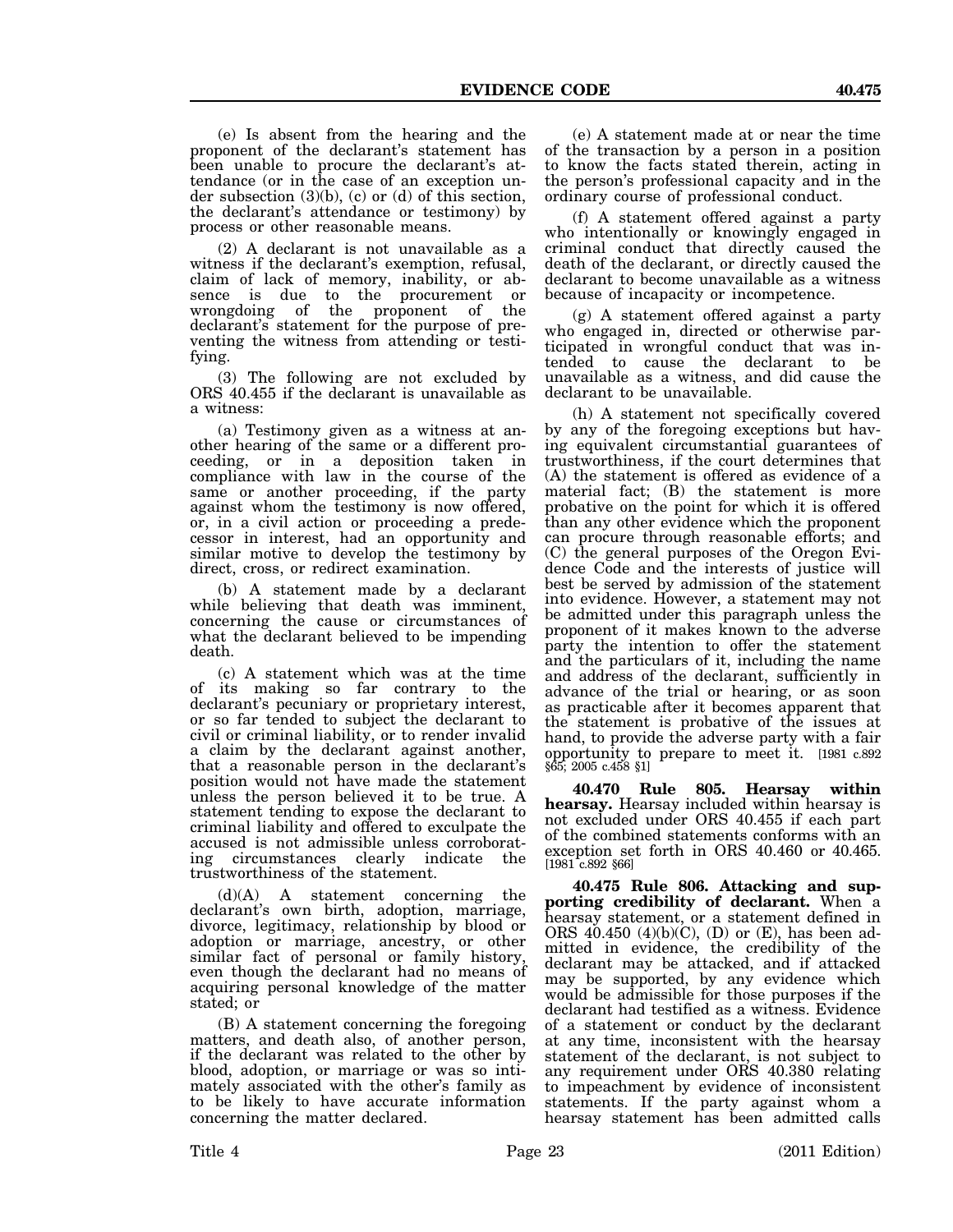the declarant as a witness, the party is entitled to examine the declarant on the statement as if under cross-examination. [1981 c.892 §67]

#### **AUTHENTICATION AND IDENTIFICATION**

**40.505 Rule 901. Requirement of authentication or identification.** (1) The requirement of authentication or identification as a condition precedent to admissibility is satisfied by evidence sufficient to support a finding that the matter in question is what its proponent claims.

(2) By way of illustration only, and not by way of limitation, the following are examples of authentication or identification conforming with the requirements of subsection (1) of this section:

(a) Testimony by a witness with knowledge that a matter is what it is claimed to be.

(b) Nonexpert opinion as to the genuineness of handwriting, based upon familiarity not acquired for purposes of the litigation.

(c) Comparison by the trier of fact or by expert witnesses with specimens which have been authenticated.

(d) Appearance, contents, substance, internal patterns or other distinctive charac-<br>teristics. taken in conjunction with taken in conjunction with circumstances.

(e) Identification of a voice, whether heard firsthand or through mechanical or electronic transmission or recording, by opinion based upon hearing the voice at any time under circumstances connecting it with the alleged speaker.

(f) Telephone conversations, by evidence that a call was made to the number assigned at the time by the telephone company to a particular person or business, if:

(A) In the case of a person, circumstances, including self-identification, show the person answering to be the one called; or

(B) In the case of a business, the call was made to a place of business and the conversation related to business reasonably transacted over the telephone.

(g) Evidence that a writing authorized by law to be recorded or filed and in fact recorded or filed in a public office, or a purported public record, report, statement, or data compilation, in any form, is from the public office where items of this nature are kept.

(h) Evidence that a document or data compilation, in any form:

(A) Is in such condition as to create no suspicion concerning its authenticity;

(B) Was in a place where it, if authentic, would likely be; and

(C) Has been in existence 20 years or more at the time it is offered.

(i) Evidence describing a process or system used to produce a result and showing that the process or system produces an accurate result.

(j) Any method of authentication or identification otherwise provided by law or by other rules prescribed by the Supreme Court. [1981 c.892 §68]

**40.510 Rule 902. Self-authentication.** (1) Extrinsic evidence of authenticity as a condition precedent to admissibility is not required with respect to the following:

(a) A document bearing a seal purporting to be that of the United States, or of any state, district, commonwealth, territory, or insular possession thereof, or the Panama Canal Zone, or the Trust Territory of the Pacific Islands, or of a political subdivision, department, officer, or agency thereof, and a signature purporting to be an attestation or execution.

(b) A document purporting to bear the signature, in an official capacity, of an officer or employee of any entity included in subsection  $(1)(a)$  of this section, having no seal, if a public officer having a seal and having official duties in the district or political subdivision of the officer or employee certifies under seal that the signer has the official capacity and that the signature is genuine.

(c) A document purporting to be:

(A) Executed or attested in an official capacity by a person authorized by the laws of a foreign country to make the execution or attestation; and

(B) Accompanied by a final certification as provided in subsection (3) of this section as to the genuineness of the signature and official position of:

(i) The executing or attesting person; or

(ii) Any foreign official whose certificate of genuineness of signature and official position relates to the execution or attestation or is in a chain of certificates of genuineness of signature and official position relating to the execution or attestation.

(d) A copy of an official record or report or entry therein, or of a document authorized by law to be recorded or filed and actually recorded or filed in a public office, including data compilations in any form, certified as correct by the custodian or other person authorized to make the certification, by certif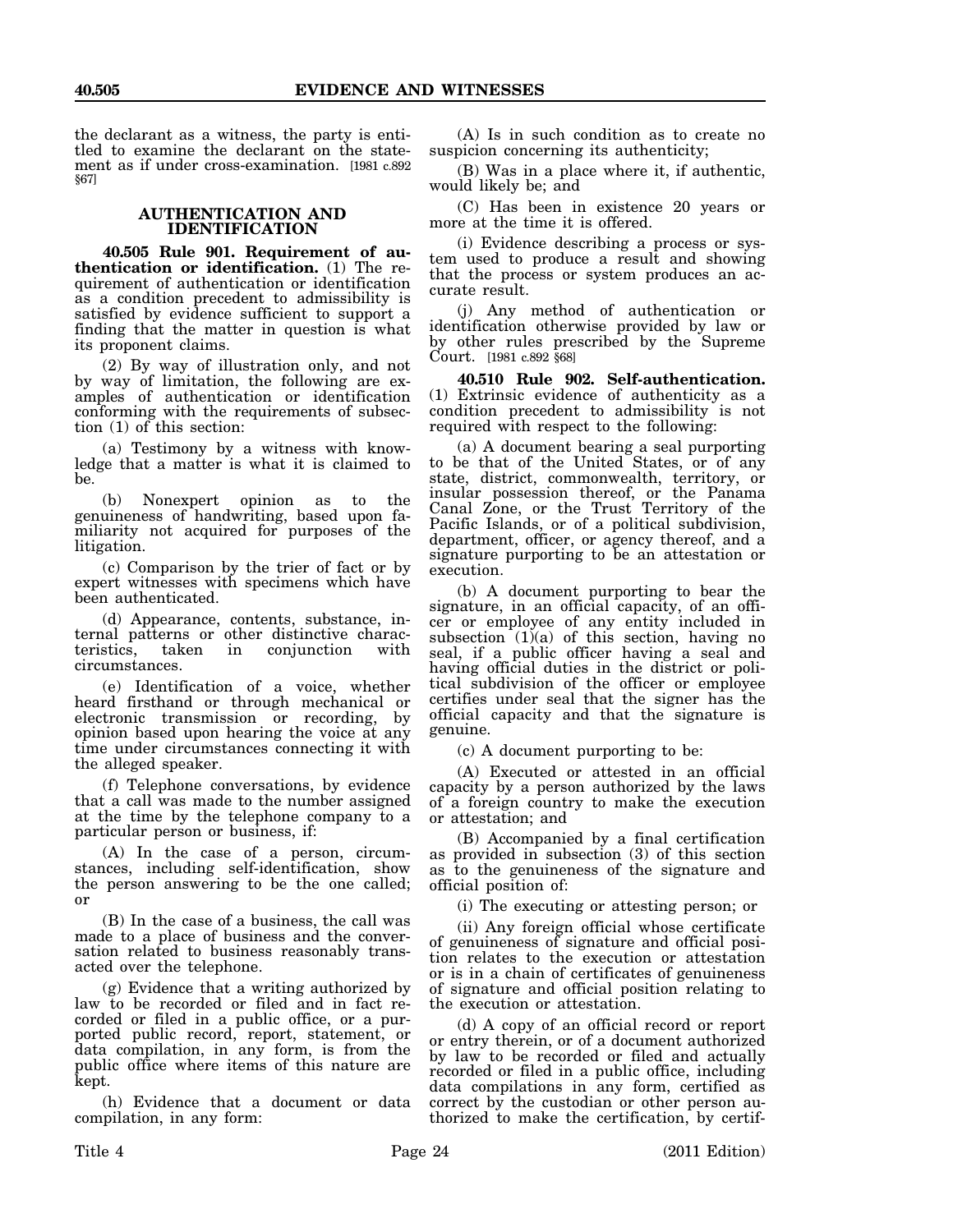icate complying with subsection  $(1)(a)$ ,  $(b)$  or (c) of this section or otherwise complying with any law or rule prescribed by the Supreme Court.

(e) Books, pamphlets or other publications purporting to be issued by public authority.

(f) Printed materials purporting to be newspapers or periodicals.

(g) Inscriptions, signs, tags or labels purporting to have been affixed in the course of business and indicating ownership, control or origin.

(h) Documents accompanied by a certificate of acknowledgment executed in the manner provided by law by a notary public or other officer authorized by law to take acknowledgments.

(i) Commercial paper, signatures thereon and documents relating thereto to the extent provided by the Uniform Commercial Code or ORS chapter 83.

(j) Any signature, documents or other matter declared by law to be presumptively or prima facie genuine or authentic.

(k)(A) A document bearing a seal purporting to be that of a federally recognized Indian tribal government or of a political subdivision, department, officer, or agency thereof, and a signature purporting to be an attestation or execution.

(B) A document purporting to bear the signature, in an official capacity, of an officer or employee of any entity included in subparagraph (A) of this paragraph, having no seal, if a public officer having a seal and having official duties in the district or political subdivision or the officer or employee certifies under seal that the signer has the official capacity and that the signature is genuine.

(L)(A) Any document containing data prepared or recorded by the Oregon State Police pursuant to ORS 813.160  $(I)(b)(C)$  or (E), or pursuant to ORS 475.235 (4), if the document is produced by data retrieval from the Law Enforcement Data System or other computer system maintained and operated by the Oregon State Police, and the person retrieving the data attests that the information was retrieved directly from the system and that the document accurately reflects the data retrieved.

(B) Any document containing data prepared or recorded by the Oregon State Police that is produced by data retrieval from the Law Enforcement Data System or other computer system maintained and operated by the Oregon State Police and that is electronically transmitted through public or private computer networks under an electronic

signature adopted by the Oregon State Police if the person receiving the data attests that the document accurately reflects the data received.

(m) A report prepared by a forensic scientist that contains the results of a presumptive test conducted by the forensic scientist as described in ORS 475.235, if the forensic scientist attests that the report accurately reflects the results of the presumptive test.

(2) For the purposes of this section, "signature" includes any symbol executed or adopted by a party with present intention to authenticate a writing.

(3) A final certification for purposes of subsection  $(1)(c)$  of this section may be made by a secretary of embassy or legation, consul general, consul, vice consul, or consular agent of the United States, or a diplomatic or consular official of the foreign country assigned or accredited to the United States. If reasonable opportunity has been given to all parties to investigate the authenticity and accuracy of official documents, the court may, for good cause shown, order that they be treated as presumptively authentic without final certification or permit them to be evidenced by an attested summary with or without final certification. [1981 c.892 §69; 1995 c.200 §2; 1999 c.674 §2; 2001 c.104 §12; 2003 c.14 §21; 2003 c.538 §3; 2005 c.22 §31; 2005 c.118 §4; 2007 c.636 §4; 2009 c.610 §10]

**40.515 Rule 903. Subscribing witness' testimony unnecessary.** The testimony of a subscribing witness is not necessary to authenticate a writing unless required by the laws of the jurisdiction whose laws govern the validity of the writing. [1981 c.892 §70]

### **CONTENTS OF WRITINGS, RECORDINGS AND PHOTOGRAPHS**

**40.550 Rule 1001. Definitions for ORS 40.550 to 40.585.** As used in ORS 40.550 to 40.585, unless the context requires otherwise:

(1) "Duplicate" means a counterpart produced by the same impression as the original, or from the same matrix, or by means of photography, including enlargements and miniatures, by mechanical or electronic rerecording, by chemical reproduction, by optical imaging or by other equivalent techniques that accurately reproduce the original, including reproduction by facsimile machines if the reproduction is identified as a facsimile and printed on nonthermal paper.

(2) "Original" of a writing or recording is the writing or recording itself or any counterpart intended to have the same effect by a person executing or issuing it. An "original" of a photograph includes the negative or any print therefrom. If data are stored in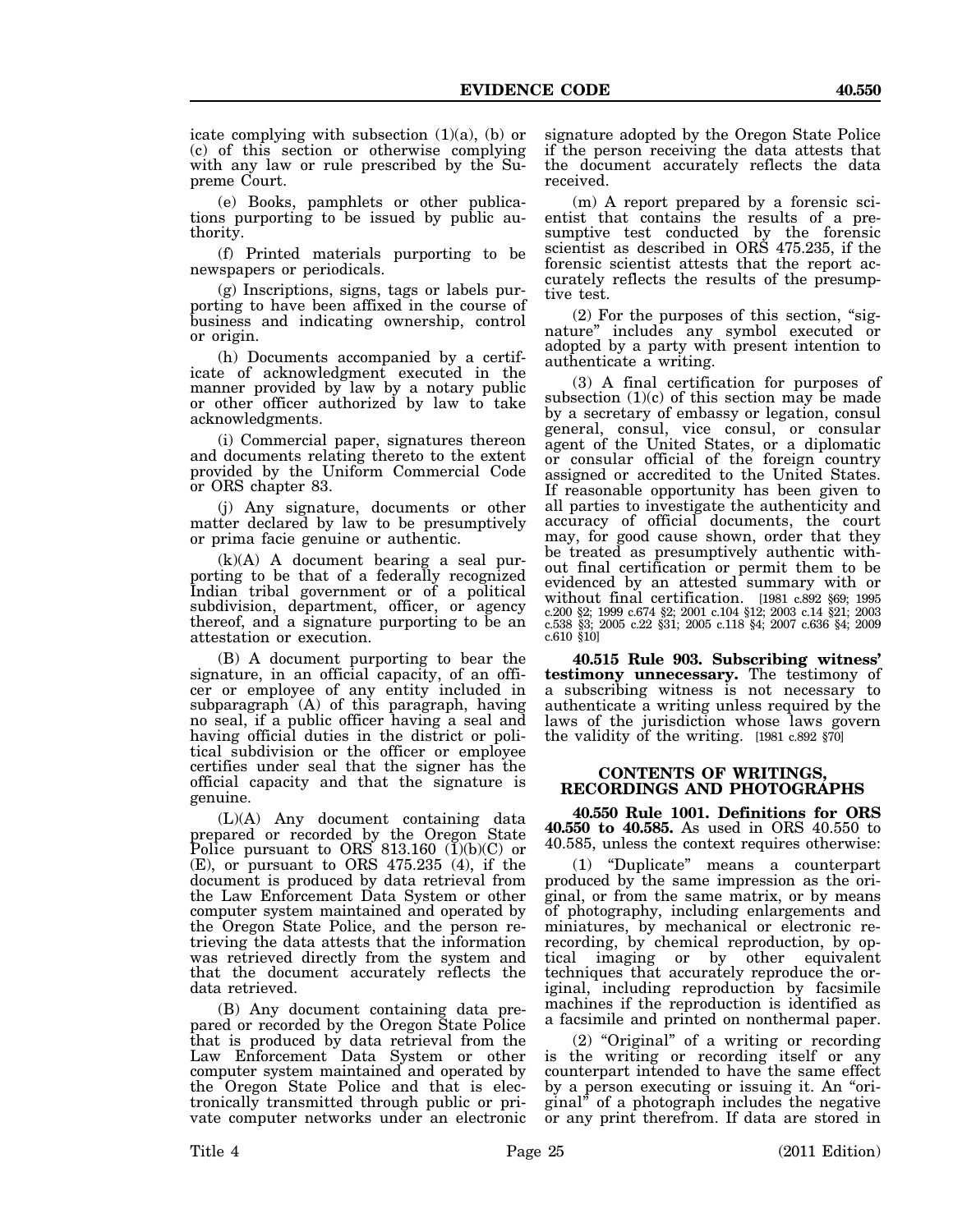a computer or similar device, any printout or other output readable by sight, shown to reflect the data accurately, is an "original."

(3) "Photographs" includes still photographs, X-ray films, video tapes and motion pictures.

(4) "Writings" and "recordings" mean letters, words or numbers, or their equivalent, set down by handwriting, typewriting, printing, photostating, photographing, magnetic impulse, optical imaging, mechanical or electronic recording or other form of data compilation. [1981 c.892 §71; 1991 c.857 §1; 1995 c.760 §1]

**40.555 Rule 1002. Requirement of original.** To prove the content of a writing, recording or photograph, the original writing, recording or photograph is required, except as otherwise provided in ORS 40.550 to 40.585 or other law. [1981 c.892 §72]

**40.560 Rule 1003. Admissibility of duplicates.** A duplicate is admissible to the same extent as an original unless:

(1) A genuine question is raised as to the authenticity of the original; or

(2) In the circumstances it would be unfair to admit the duplicate in lieu of the original. [1981 c.892 §73]

**40.562 Rule 1003-1. Admissibility of reproduction.** (1) If any business, institution or member of a profession or calling, in the regular course of business or activity, has kept or recorded any memorandum, writing, entry, print, representation or a combination thereof, of any act, transaction, occurrence or event, and in the regular course of business has caused any or all of the same to be recorded, copied or reproduced by any photographic, photostatic, microfilm, micro-card, miniature photographic, optical imaging or other process that accurately reproduces or forms a durable medium for so reproducing the original, the original may be destroyed in the regular course of business unless held in a custodial or fiduciary capacity and the principal or true owner has not authorized destruction or unless its preservation is required by law. Such reproduction, when satisfactorily identified, is as admissible in evidence as the original itself in any judicial or administrative proceeding whether the original is in existence or not and an enlargement or facsimile of such reproduction is likewise admissible in evidence if the original reproduction is in existence and available for inspection under direction of the court. The introduction of a reproduced record, enlargement or facsimile does not preclude admission of the original.

(2) If any department or agency of government, in the regular course of business or activity, has kept or recorded any memorandum, writing, entry, print, representation or combination thereof, of any act, transaction, occurrence or event, and in the regular course of business, and in accordance with ORS 192.040 to 192.060 and 192.105, has caused any or all of the same to be recorded, copied or reproduced by any photographic, photostatic, microfilm, micro-card, miniature photographic, optical imaging or other process that accurately reproduces or forms a durable medium for so reproducing the original, the original may be destroyed in the regular course of business unless held in a custodial or fiduciary capacity and the principal or true owner has not authorized destruction or unless its preservation is required by law. Such reproduction, when satisfactorily identified, is as admissible in evidence as the original itself in any judicial or administrative proceeding whether the original is in existence or not and an enlargement or facsimile of such reproduction is likewise admissible in evidence if the original reproduction is in existence and available for inspection under direction of the court. The introduction of a reproduced record, enlargement or facsimile does not preclude admission of the original. [1995 c.760 §3]

**40.565 Rule 1004. Admissibility of other evidence of contents.** The original is not required, and other evidence of the contents of a writing, recording or photograph is admissible when:

(1) All originals are lost or have been destroyed, unless the proponent lost or destroyed them in bad faith;

(2) An original cannot be obtained by any available judicial process or procedure;

(3) At a time when an original was under the control of the party against whom offered, that party was put on notice, by the pleadings or otherwise, that the contents would be a subject of proof at the hearing, and the party does not produce the original at the hearing; or

(4) The writing, recording or photograph is not closely related to a controlling issue. [1981 c.892 §74]

**40.570 Rule 1005. Public records.** The contents of an official record or of a document authorized to be recorded or filed and actually recorded or filed, including data compilations in any form, if otherwise admissible, may be proved by copy, certified as correct in accordance with ORS 40.510 or testified to be correct by a witness who has compared it with the original. If such a copy cannot be obtained by the exercise of reasonable diligence, then other evidence of the contents may be given. [1981 c.892 §75; 1983 c.433 §3]